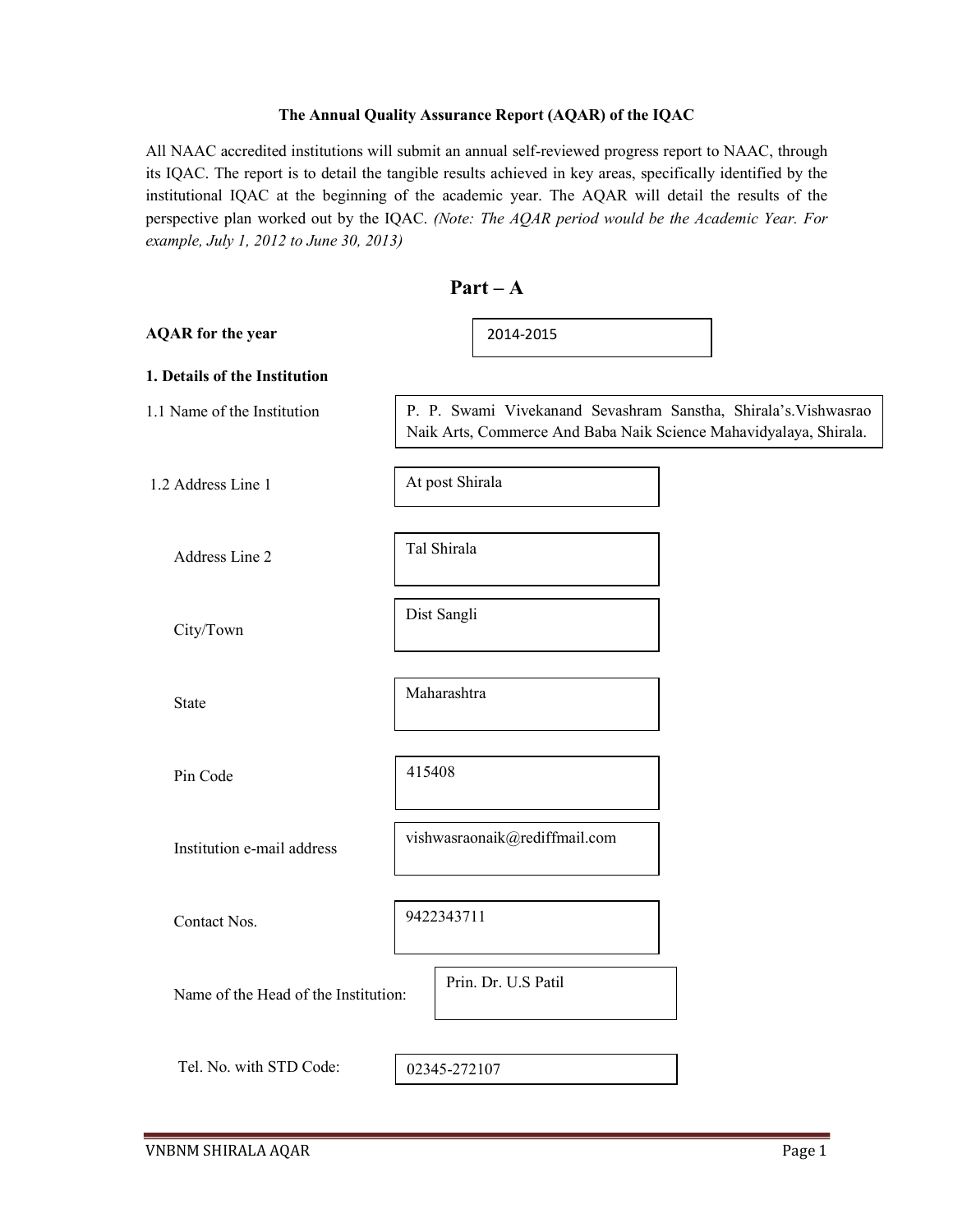| Mobile:                                  | 9422040144               |                      |                               |  |
|------------------------------------------|--------------------------|----------------------|-------------------------------|--|
| Name of the IQAC Co-ordinator:           | Dr. D. Y. Jamadar        |                      |                               |  |
| Mobile:                                  | 7387216486               |                      |                               |  |
| IQAC e-mail address:                     | dilawarjamadar@gmail.com |                      |                               |  |
|                                          |                          |                      |                               |  |
| <b>1.3 NAAC Track ID</b><br><b>OR</b>    |                          | MHCOGN11149          |                               |  |
| 1.4 NAAC Executive Committee No. & Date: |                          |                      | EC/66/RAR/121 dated 21-2-2014 |  |
| 1.5 Website address:                     |                          | www.vnbnmshirala.org |                               |  |

Web-link of the AQAR:

www.vnbnmshirala.org/AQAR2014-15.doc

1.6 Accreditation Details

| Sl. No.        | Cycle     | Grade     | <b>CGPA</b> | Year of       | Validity  |
|----------------|-----------|-----------|-------------|---------------|-----------|
|                |           |           |             | Accreditation | Period    |
|                |           |           |             |               |           |
|                | 1st Cycle | $C++$     | 67.55       | 2003-2004     | 5         |
| $\overline{2}$ | 2nd Cycle | B         | 2.05        | 2013-2014     | 5         |
| 3              | 3rd Cycle | NA        | <b>NA</b>   | <b>NA</b>     | <b>NA</b> |
| 4              | 4th Cycle | <b>NA</b> | <b>NA</b>   | <b>NA</b>     | NA        |

1.7 Date of Establishment of IQAC :

01/06/2005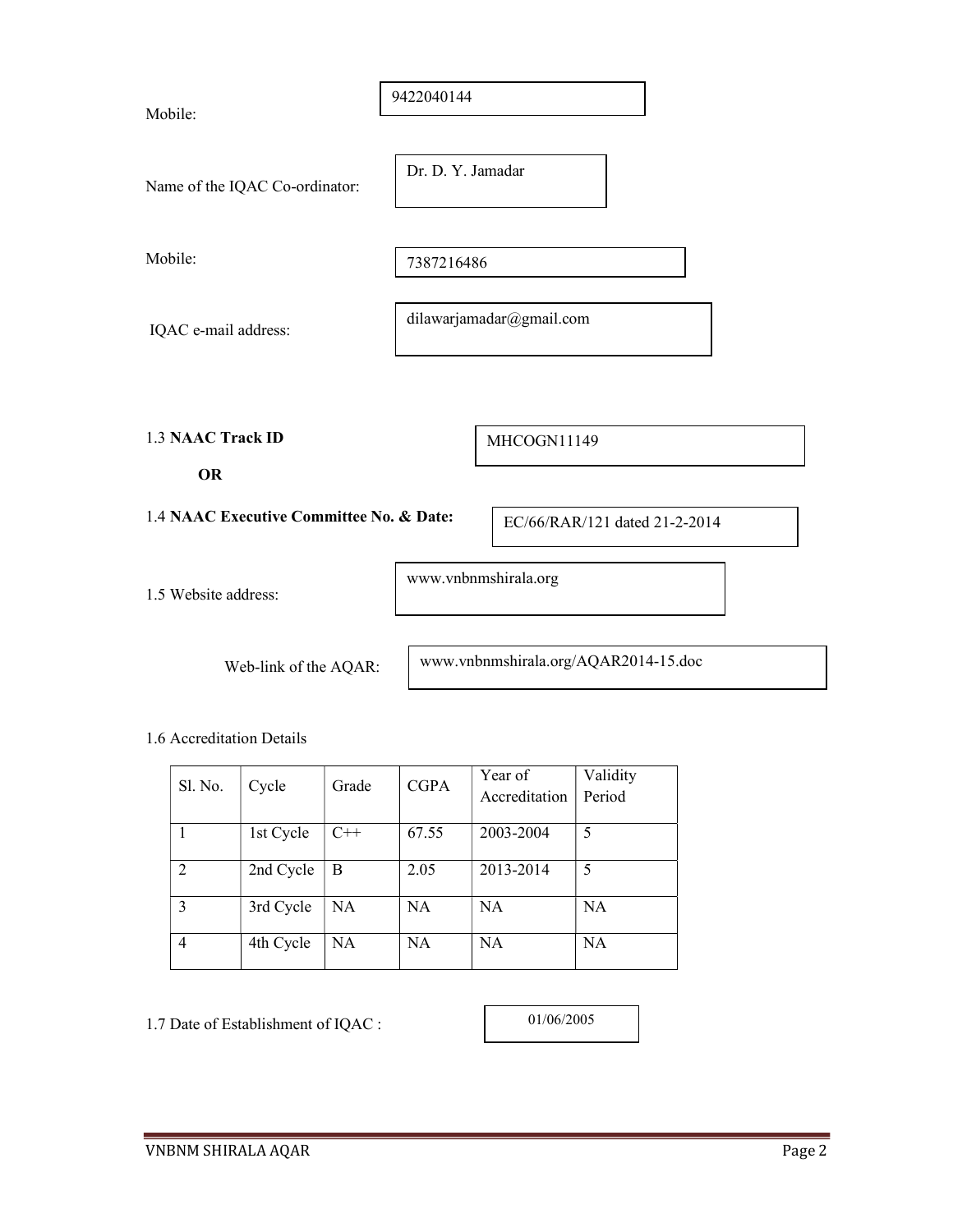1.8 Details of the previous year's AQAR submitted to NAAC after the latest Assessment and Accreditation by NAAC

AQAR 2013-14 submitted to NAAC on 01/10/2014.

| 1.9 Institutional Status |  |
|--------------------------|--|
|                          |  |

| University                                                 | Central<br>Deemed<br>State<br>Private                          |
|------------------------------------------------------------|----------------------------------------------------------------|
| <b>Affiliated College</b>                                  | Yes<br>No<br>✓                                                 |
| <b>Constituent College</b>                                 | Yes<br>No<br>✓                                                 |
| Autonomous college of UGC                                  | Yes<br>No<br>✓                                                 |
| Regulatory Agency approved Institution                     | Yes<br>No                                                      |
| (eg. AICTE, BCI, MCI, PCI, NCI)                            |                                                                |
| Type of Institution<br>Co-education                        | Men  <br>Women                                                 |
| Urban                                                      | Rural<br>Tribal                                                |
| <b>Financial Status</b>                                    | Grant-in-aid<br>UGC 12B<br>UGC 2(f)                            |
|                                                            | <b>Totally Self-financing</b><br>Grant-in-aid + Self Financing |
| 1.10 Type of Faculty/Programme                             |                                                                |
| Arts<br>Science                                            | PEI (Phys Edu)<br>Commerce<br>Law                              |
| Engineering<br>TEI (Edu)                                   | Health Science<br>Management                                   |
| Others (Specify)                                           |                                                                |
| 1.11 Name of the Affiliating University (for the Colleges) | Shivaji University, Kolhapur.                                  |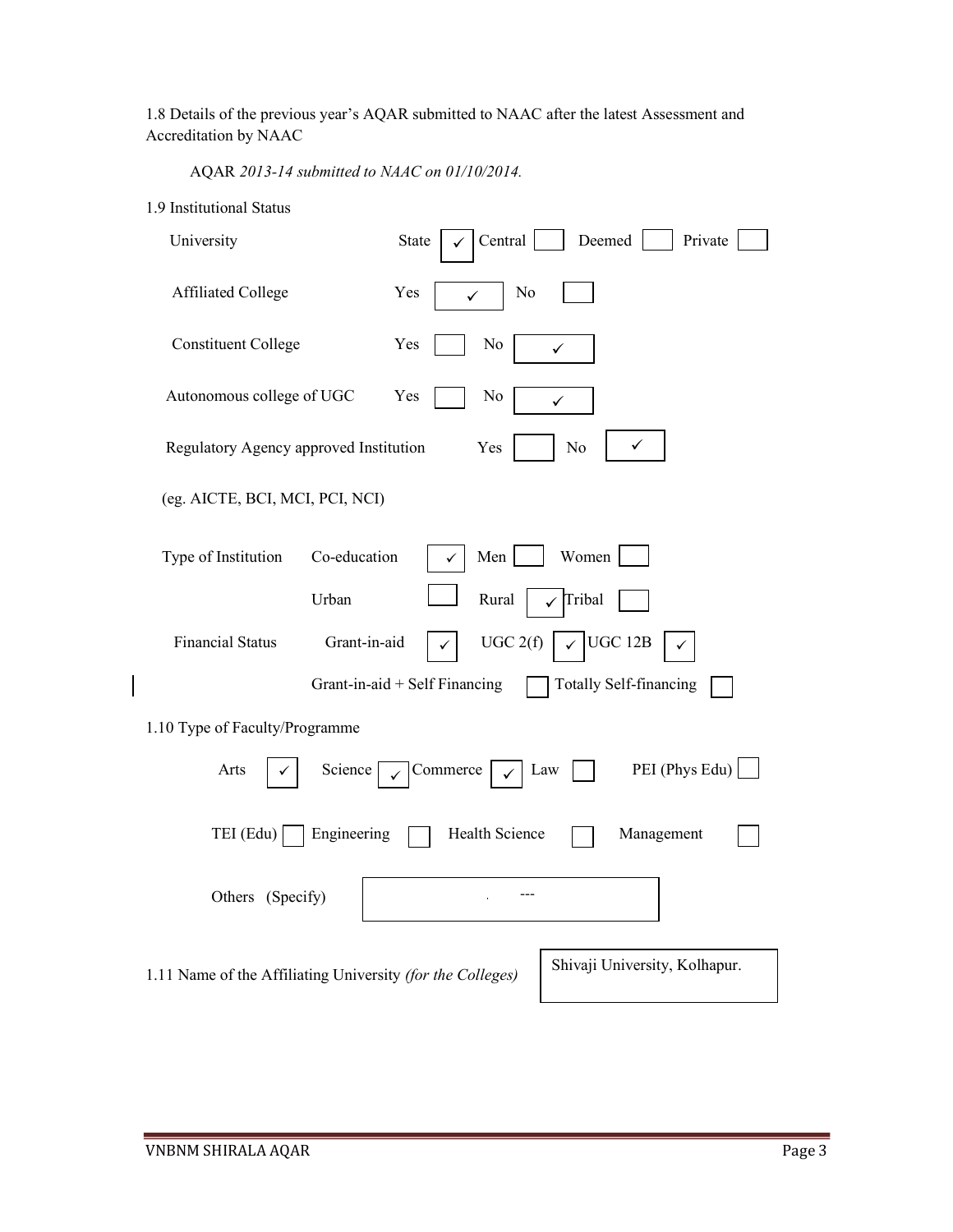## 1.12 Special status conferred by Central/ State Government-- UGC/CSIR/DST/DBT/ICMR etc

| Autonomy by State/Central Govt. / University |     |                     |  |
|----------------------------------------------|-----|---------------------|--|
| University with Potential for Excellence     | --- | <b>UGC-CPE</b>      |  |
| <b>DST Star Scheme</b>                       |     | UGC-CE              |  |
| UGC-Special Assistance Programme             |     | DST-FIST            |  |
| UGC-Innovative PG programmes                 |     | Any other (Specify) |  |
| <b>UGC-COP Programmes</b>                    |     |                     |  |
| <b>2. IOAC Composition and Activities</b>    |     |                     |  |
| 2.1 No. of Teachers                          | 05  |                     |  |
| 2.2 No. of Administrative/Technical staff    | 01  |                     |  |
| 2.3 No. of students                          | 02  |                     |  |
| 2.4 No. of Management representatives        | 01  |                     |  |
| 2.5 No. of Alumni                            | 03  |                     |  |
| 2.6 No. of any other stakeholder and         | 02  |                     |  |
| community representatives                    |     |                     |  |
| 2.7 No. of Employers/ Industrialists         | 00  |                     |  |
| 2.8 No. of other External Experts            | 02  |                     |  |
| 2.9 Total No. of members                     | 16  |                     |  |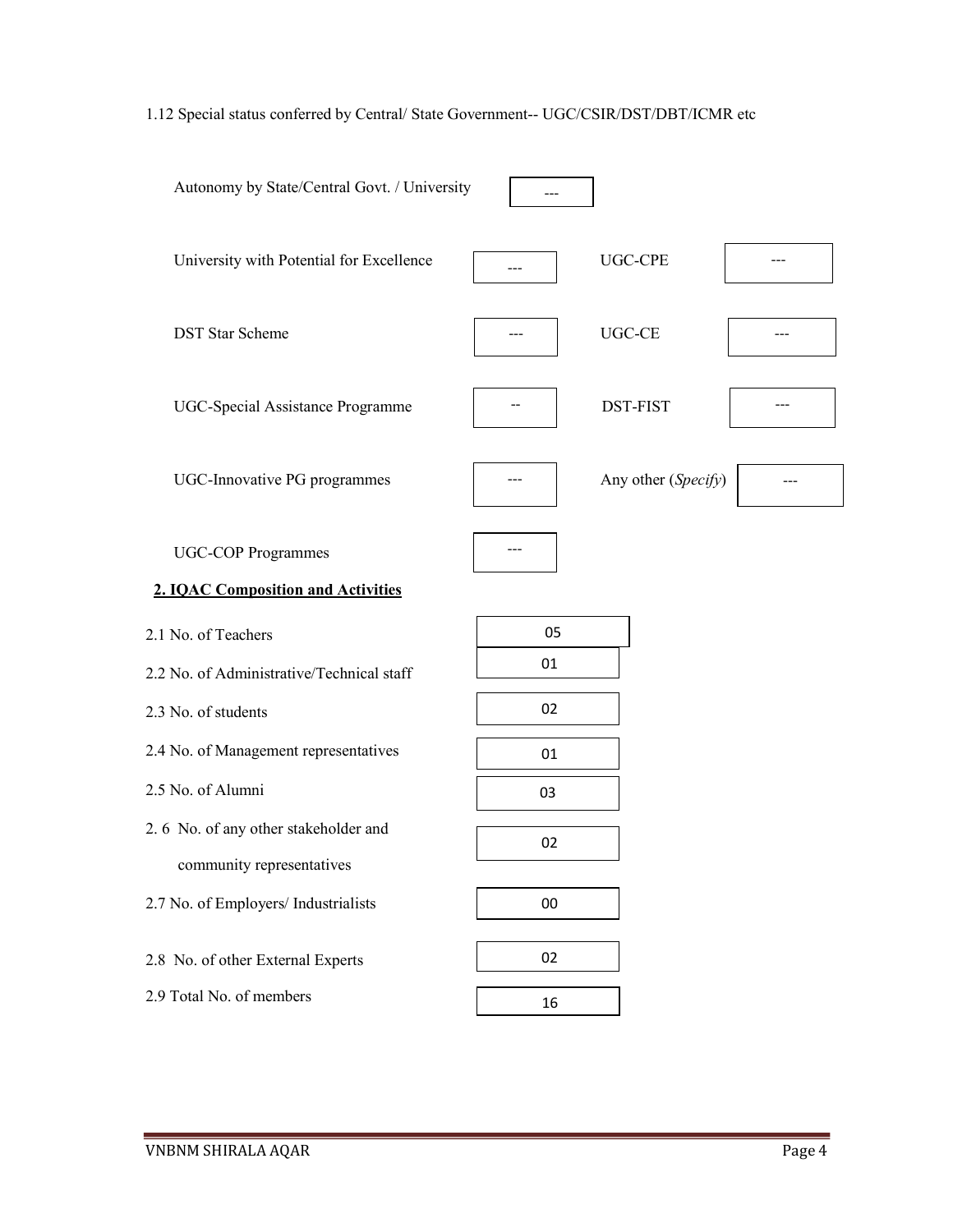| 2.10 No. of IQAC meetings held                                                                  |
|-------------------------------------------------------------------------------------------------|
| 02<br>06<br>2.11 No. of meetings with various stakeholders:<br>Faculty<br>No.                   |
| Alumni<br>Others<br>Non-Teaching Staff Students<br>02<br>02                                     |
| 2.12 Has IQAC received any funding from UGC during the year?<br>Yes<br>No                       |
| If yes, mention the amount                                                                      |
| 2.13 Seminars and Conferences (only quality related)                                            |
| (i) No. of Seminars/Conferences/ Workshops/Symposia organized by the IQAC                       |
| International<br><b>Institution Level</b><br>Total Nos.<br>National<br><b>State</b><br>03<br>03 |
| $(ii)$ Themes<br>1) Preparation of proposal for MRP                                             |

- 1) Preparation of proposal for MRP 2) Developing research aptitude 3) Practical application of ICT
- 2.14 Significant Activities and contributions made by IQAC

IQAC insisted for infrastructural and academic up gradation.

2.15 Plan of Action by IQAC/Outcome

 The plan of action chalked out by the IQAC in the beginning of the year towards quality enhancement and the outcome achieved by the end of the year \*

| Plan of Action              | Achievements                              |
|-----------------------------|-------------------------------------------|
| Infrastructural development | Completion of ladies hostel construction. |
|                             |                                           |
|                             | Construction of seminar hall.             |
|                             |                                           |
|                             |                                           |
|                             |                                           |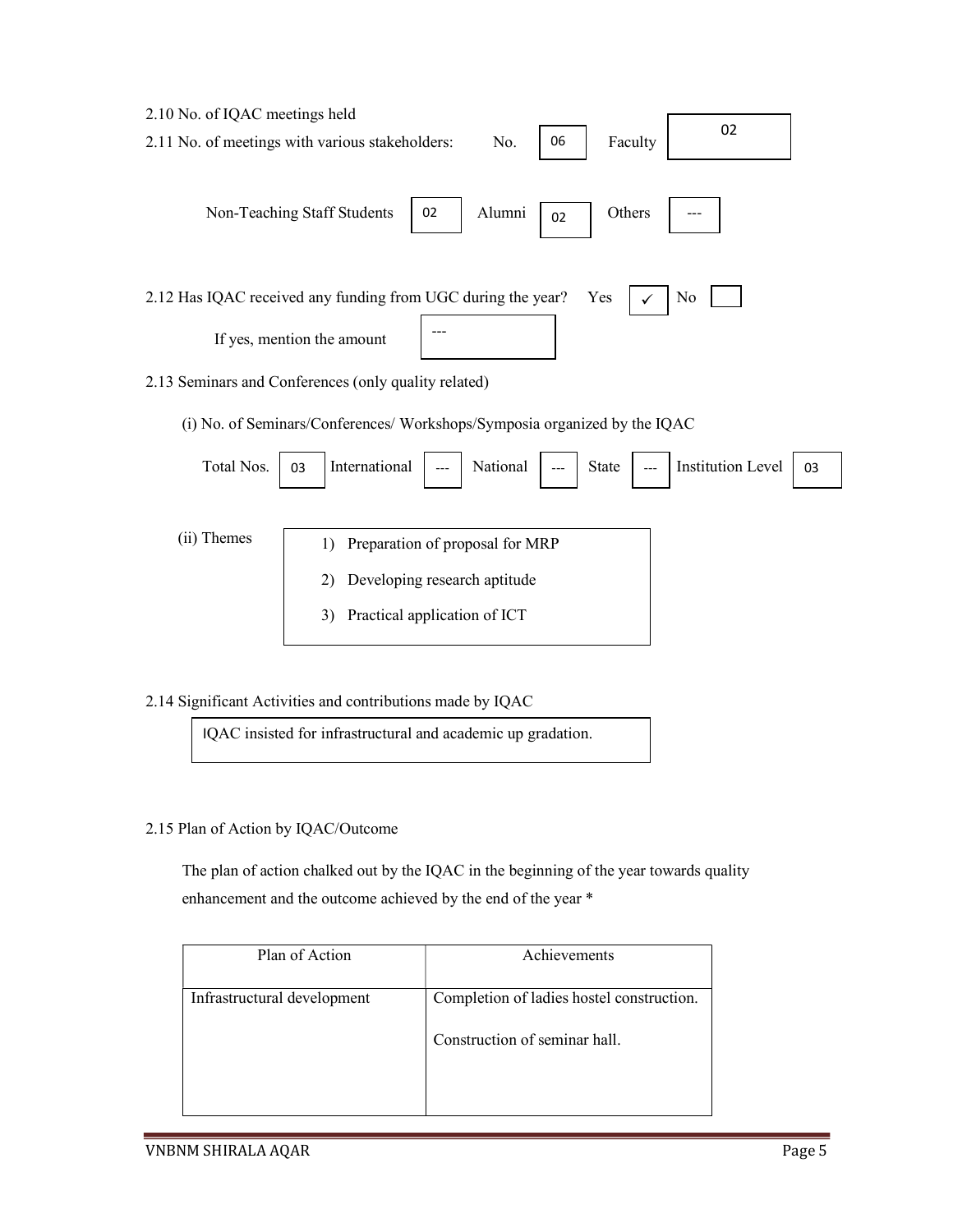| Value, Skills and Faculty<br>development programme<br>Certificate courses                        | Organized workshop for teaching and<br>non-teaching staff.<br>Strengthen capacity and quality of self-<br>funded skill based certificate courses.<br>Effectively organized programmes |
|--------------------------------------------------------------------------------------------------|---------------------------------------------------------------------------------------------------------------------------------------------------------------------------------------|
| Co-curricular and extracurricular<br>activity.<br>Special programme for community<br>development | through NSS, sport and cultural<br>department.<br>Organized programmes using the<br>platforms of NSS, Mahila manch, ANIS,<br>Vivekvahini and Samajwadi prabodhini.                    |
|                                                                                                  |                                                                                                                                                                                       |

\* Attach the Academic Calendar of the year as Annexure.

| 2.15 Whether the AQAR was placed in statutory body |                          |  |  |
|----------------------------------------------------|--------------------------|--|--|
| Management $\sqrt{\sqrt{ }}$                       | Syndicate Any other body |  |  |

Provide the details of the action taken

Motivated faculty for research contribution, adaption of modern teaching technique, encouraged administrative staff for the use of ICT, motivated students for skill based courses and participation in academic as well as cocurricular and extra-curricular activity. The effective feedback was carried out.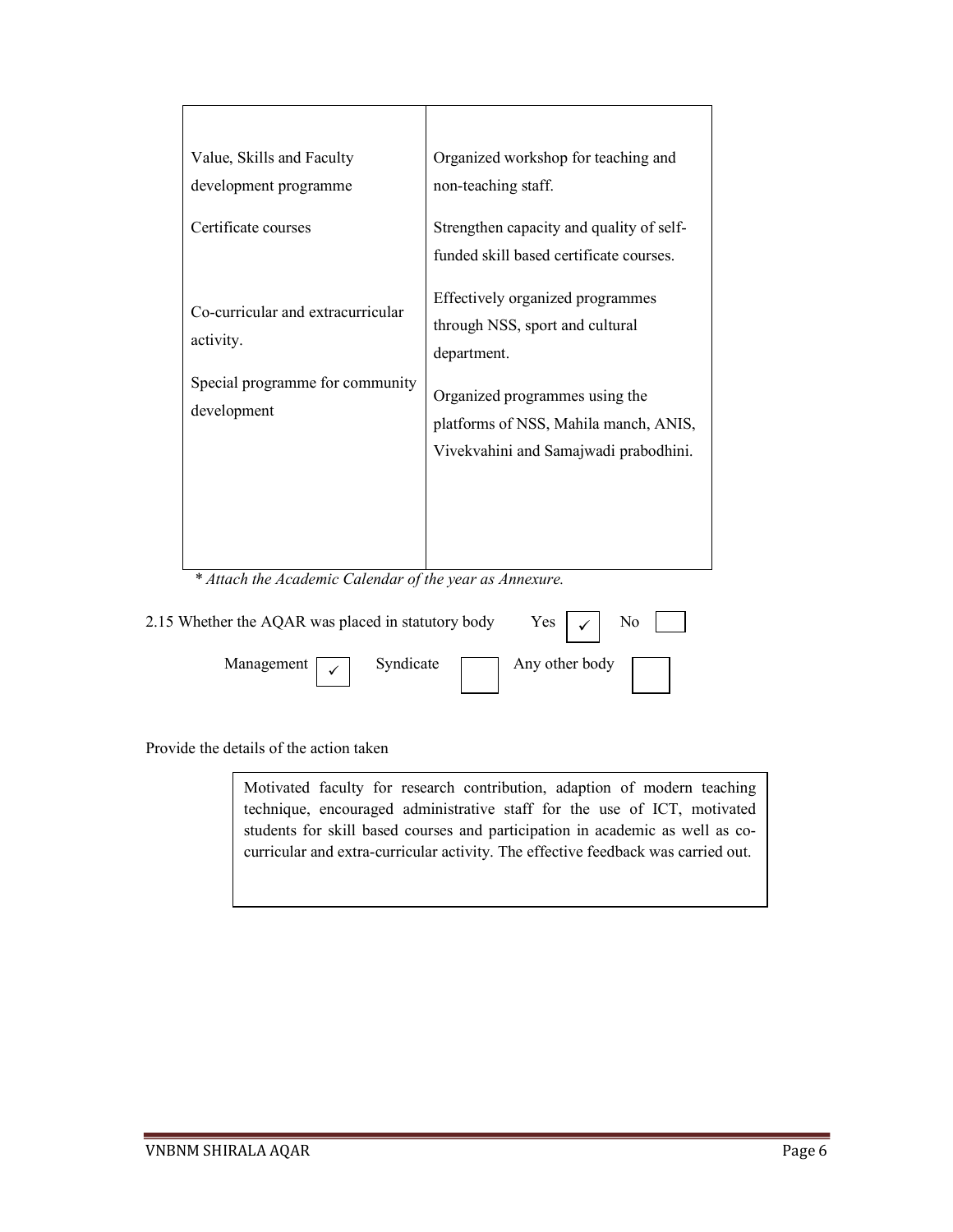# Part – B

## Criterion – I

#### 1. Curricular Aspects

1.1 Details about Academic Programmes

| Level of the<br>Programme | Number of<br>existing<br>Programmes | Number of<br>programmes added<br>during the year | Number of<br>self-financing<br>programmes | Number of value<br>added / Career<br>Oriented<br>programmes |
|---------------------------|-------------------------------------|--------------------------------------------------|-------------------------------------------|-------------------------------------------------------------|
| PhD                       | ---                                 |                                                  |                                           |                                                             |
| PG                        |                                     |                                                  |                                           |                                                             |
| <b>UG</b>                 | 03                                  |                                                  |                                           |                                                             |
| PG Diploma                |                                     |                                                  |                                           |                                                             |
| <b>Advanced Diploma</b>   |                                     |                                                  |                                           |                                                             |
| Diploma                   |                                     |                                                  |                                           |                                                             |
| Certificate               |                                     | --                                               | --                                        |                                                             |
| Others                    |                                     |                                                  |                                           |                                                             |
| <b>Total</b>              | 03                                  |                                                  | --                                        |                                                             |

| $\cdot$ $\cdot$<br>. . | $---$ | $---$ | $---$   | $---$ |
|------------------------|-------|-------|---------|-------|
|                        | $- -$ | $---$ | $\cdot$ | $- -$ |

1.2 (i) Flexibility of the Curriculum: CBCS/Core/Elective option / Open options: Yes (ii) Pattern of programmes:

| Pattern   | Number of programmes |
|-----------|----------------------|
| Semester  | 03                   |
| Trimester |                      |
| Annual    |                      |

1.3 Feedback from stakeholders\* Alumni  $\vert \checkmark \vert$  Parents  $\vert \checkmark \vert$  Employers  $\vert \cdot \vert$  Students (On all aspects) Mode of feedback : Online Manual  $\vert \cdot \vert$  Co-operating schools (for PEI) Employers  $\checkmark$ 

#### \*Please provide an analysis of the feedback in the Annexure

1.4 Whether there is any revision/update of regulation or syllabi, if yes, mention their salient aspects.

Revision and reformation of syllabi is done by the university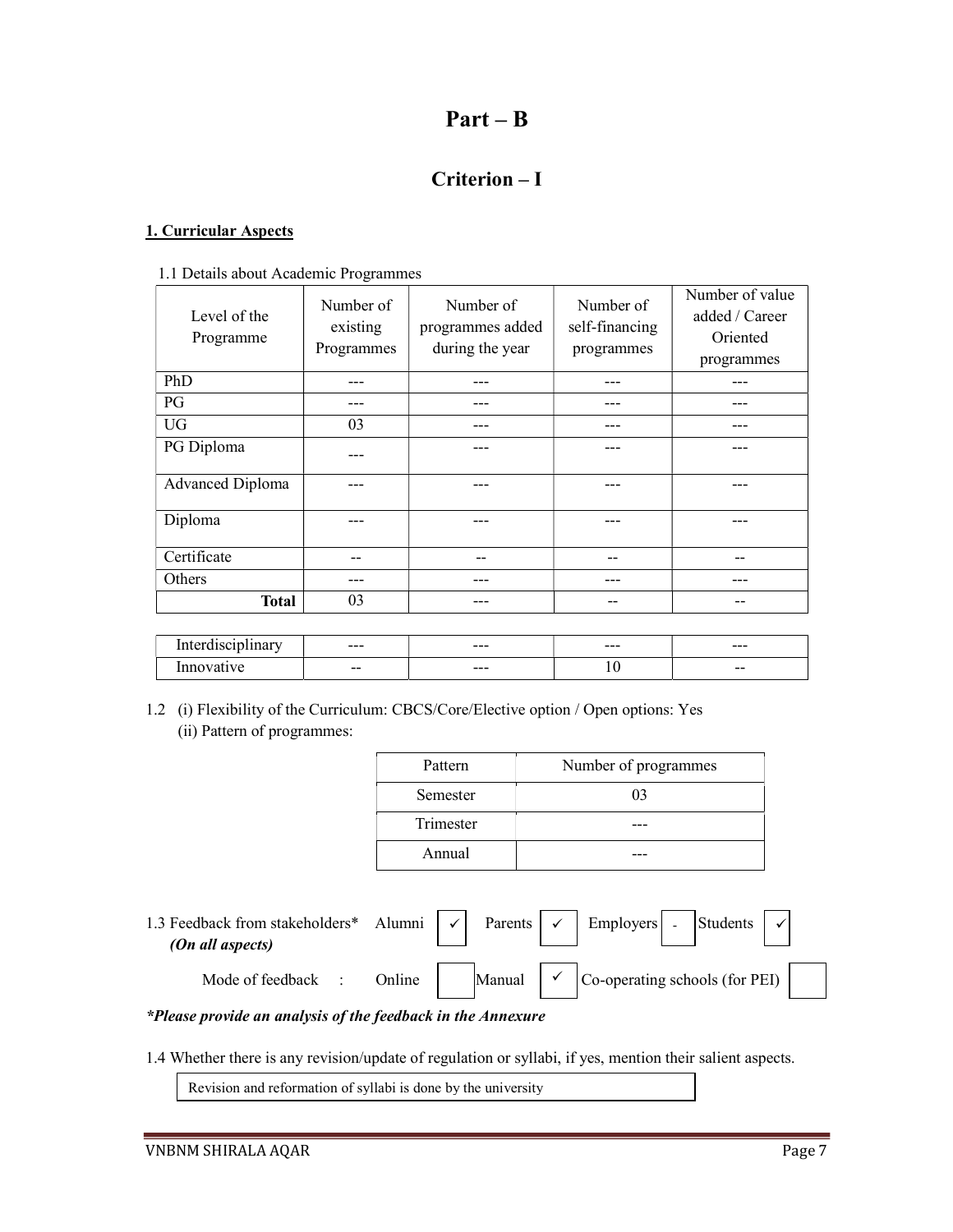No

## Criterion – II

#### 2. Teaching, Learning and Evaluation

| 2.1 Total No. of  |  |
|-------------------|--|
| permanent faculty |  |

| Total | Asst. Professors   Associate Professors   Professors   Others |     |     |  |
|-------|---------------------------------------------------------------|-----|-----|--|
|       |                                                               | --- | --- |  |

2.2 No. of permanent faculty with Ph.D.

| 2.3 No. of Faculty Positions<br>Recruited $(R)$ and Vacant $(V)$ | Asst.<br>Professors | Associate<br>Professors |         | Professors | Others | Total |  |
|------------------------------------------------------------------|---------------------|-------------------------|---------|------------|--------|-------|--|
| during the year                                                  |                     |                         |         |            |        |       |  |
|                                                                  | $- -$               | $-- -$                  | $- - -$ | ---        |        | ---   |  |

06

2.4 No. of Guest and Visiting faculty and Temporary faculty --- --- CHB 36

2.5 Faculty participation in conferences and symposia:

| No. of Faculty   | International level | National level | State level |
|------------------|---------------------|----------------|-------------|
| Attended         |                     |                |             |
| Presented papers |                     |                |             |
| Resource Persons |                     |                |             |

2.6 Innovative processes adopted by the institution in Teaching and Learning:

Use of ICT, invited talks, group discussion, exhibition, poster presentation and seminar

237

- 2.7 Total No. of actual teaching days during this academic year
- 2.8 Examination/ Evaluation Reforms initiated by the Institution (for example: Open Book Examination, Bar Coding, Double Valuation, Photocopy, Online Multiple Choice Questions)
- Exams are conducted by affiliating university
- 2.9 No. of faculty members involved in curriculum Restructuring/revision/syllabus development as member of Board of Study/Faculty/Curriculum Development workshop BOS 02 | Workshops 20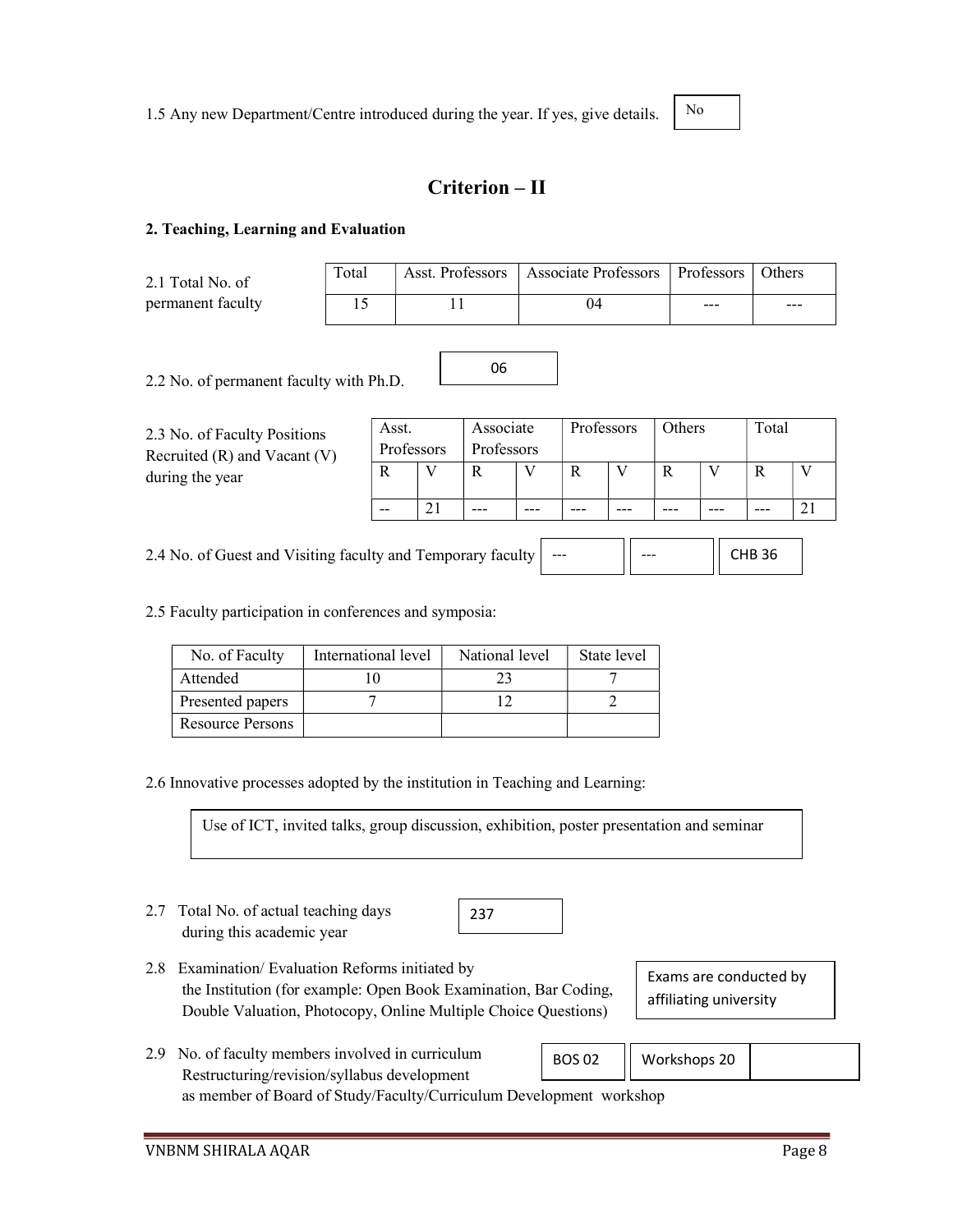#### 2.10 Average percentage of attendance of students

| 87% |  |
|-----|--|
|-----|--|

| Title of the<br>Programme | Total no. of<br>students |               |               | <b>Division</b> |         |          |
|---------------------------|--------------------------|---------------|---------------|-----------------|---------|----------|
|                           | appeared                 | Distinction % | $\frac{1}{2}$ | $\Pi\%$         | $III\%$ | Pass $%$ |
| Arts                      | 110                      | 8.18          | 31.81         | 22.72           | 4.54    | 28.18    |
| Commerce                  | 49                       | 10.20         | 24.48         | 12.24           | 10.20   | 16.32    |
| Science                   | 70                       | 20            | 17.14         | 28.57           | 5.71    | 14.27    |

2.11 Course/Programme wise distribution of pass percentage:

2.12 How does IQAC Contribute/Monitor/Evaluate the Teaching & Learning processes:

 Through academic excellence committee IQAC observes implementation of academic calendar and conduct of classes. It motivates for ICT in teaching learning process. The regular feedback is taken, it is analysed and suggestion are given to all concern.

2.13 Initiatives undertaken towards faculty development

| <b>Faculty / Staff Development Programmes</b>  | Number of faculty<br>benefitted |
|------------------------------------------------|---------------------------------|
| Refresher courses                              | 01                              |
| UGC – Faculty Improvement Programme            |                                 |
| HRD programmes                                 |                                 |
| Orientation programmes                         |                                 |
| Faculty exchange programme                     |                                 |
| Staff training conducted by the university     |                                 |
| Staff training conducted by other institutions |                                 |
| Summer / Winter schools, Workshops, etc.       | 20                              |
| Others                                         |                                 |

2.14 Details of Administrative and Technical staff

| Category               | Number of<br>Permanent<br>Employees | Number of<br>Vacant<br><b>Positions</b> | Number of<br>permanent<br>positions filled<br>during the Year | Number of<br>positions filled<br>temporarily |
|------------------------|-------------------------------------|-----------------------------------------|---------------------------------------------------------------|----------------------------------------------|
| Administrative Staff   | 20                                  | 05                                      |                                                               |                                              |
| <b>Technical Staff</b> |                                     |                                         |                                                               |                                              |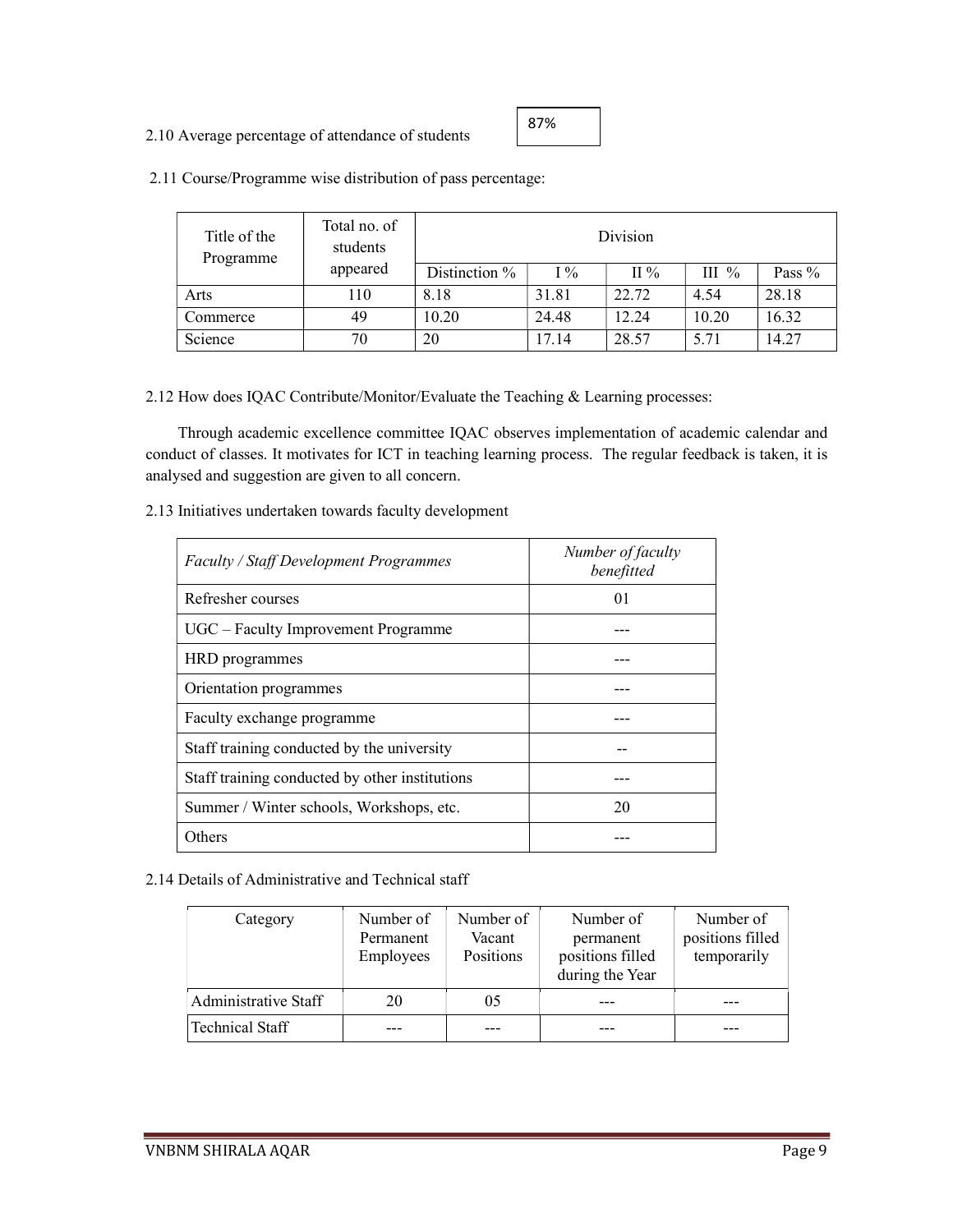## Criterion – III

#### 3. Research, Consultancy and Extension

3.1 Initiatives of the IQAC in Sensitizing/Promoting Research Climate in the institution

IQAC regularly tries to develop research among the faculty and students. It organizes various programmes in college.

#### 3.2 Details regarding major projects

|                     | Completed | Ongoing | Sanctioned | Submitted |
|---------------------|-----------|---------|------------|-----------|
| Number              | $---$     | $--$    | $---$      | $-- -$    |
| Outlay in Rs. Lakhs | $---$     | $-- -$  | $---$      | $---$     |

#### 3.3 Details regarding minor projects

|                     | Completed                | Ongoing | Sanctioned | Submitted |
|---------------------|--------------------------|---------|------------|-----------|
| Number              | $- -$                    |         |            |           |
| Outlay in Rs. Lakhs | $\overline{\phantom{m}}$ | 3.85    | .80        | $- -$     |

#### 3.4 Details on research publications

|                          | International | National | Others |
|--------------------------|---------------|----------|--------|
| Peer Review Journals     |               |          |        |
| Non-Peer Review Journals |               |          |        |
| e-Journals               |               |          |        |
| Conference proceedings   |               |          |        |

3.5 Details on Impact factor of publications:

| Range | $- - -$ | Average | --- | h-index | $- - -$ | in SCOPUS<br>Nos. | $- - -$ |
|-------|---------|---------|-----|---------|---------|-------------------|---------|
|-------|---------|---------|-----|---------|---------|-------------------|---------|

3.6 Research funds sanctioned and received from various funding agencies, industry and other organisations

| Nature of the Project                                                      | Duration<br>Year | Name of the<br>funding Agency | Total grant<br>sanctioned | Received  |
|----------------------------------------------------------------------------|------------------|-------------------------------|---------------------------|-----------|
| Major projects                                                             |                  |                               |                           |           |
| Minor Projects                                                             | 2011-2016        | <b>UGC</b>                    | 7.30 lakh                 | 5.70 lakh |
| <b>Interdisciplinary Projects</b>                                          |                  |                               |                           |           |
| Industry sponsored                                                         |                  |                               |                           |           |
| Projects sponsored by the<br>University/College                            |                  |                               |                           |           |
| Students research projects<br>(other than compulsory by<br>the University) |                  |                               |                           |           |
| Any other (Specify)                                                        |                  |                               |                           |           |
| Total                                                                      | 2011-2016        | UGC                           | 7.30 lakh                 | 5.70 lakh |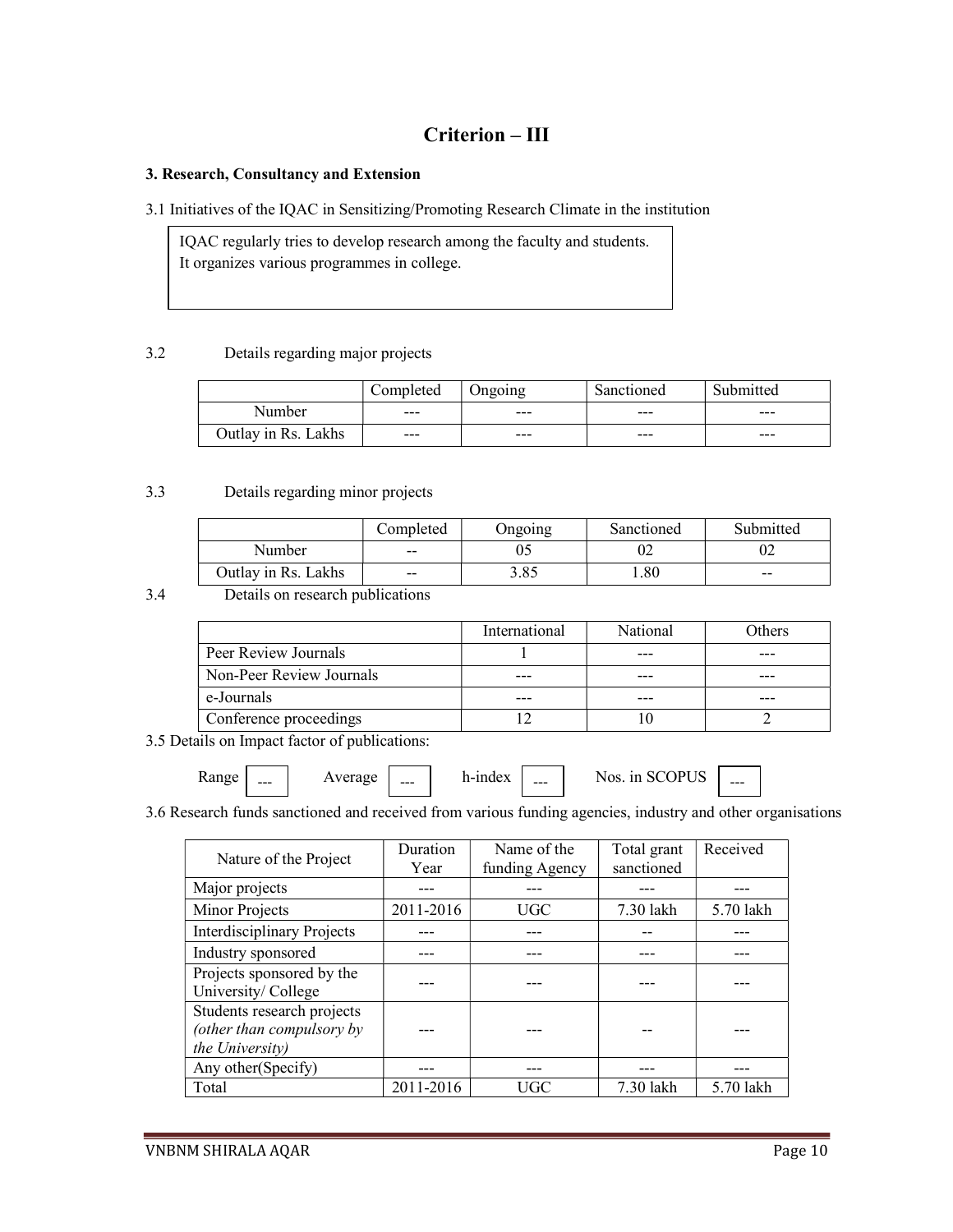| 3.7 No. of books published i) With ISBN No.                             |                            |                                  | 01                                    | <b>Chapters in Edited Books</b> |                        | 03                         |                       |
|-------------------------------------------------------------------------|----------------------------|----------------------------------|---------------------------------------|---------------------------------|------------------------|----------------------------|-----------------------|
|                                                                         | ii) Without ISBN No.       |                                  |                                       |                                 |                        |                            |                       |
| 3.8 No. of University Departments receiving funds from                  |                            |                                  |                                       |                                 |                        |                            |                       |
|                                                                         | UGC-SAP<br><b>DPE</b>      |                                  | CAS                                   |                                 | <b>DST-FIST</b>        | <b>DBT</b> Scheme/funds    | ---                   |
| 3.9 For colleges                                                        | Autonomy<br><b>INSPIRE</b> |                                  | <b>CPE</b><br>CE                      |                                 | <b>DBT</b> Star Scheme | ---<br>Any Other (specify) |                       |
| 3.10 Revenue generated through consultancy                              |                            |                                  | 10000/-                               |                                 |                        |                            |                       |
| 3.11 No. of conferences                                                 |                            | Level                            | International                         | National                        | State                  | University                 | College               |
| organized by the Institution                                            |                            | Number<br>Sponsoring<br>agencies | ---<br>---                            | ---                             | ---                    |                            | 05<br>Lead<br>college |
| 3.12 No. of faculty served as experts, chairpersons or resource persons |                            |                                  |                                       |                                 | 03                     |                            |                       |
| 3.13 No. of collaborations                                              |                            | International                    |                                       | National                        |                        | Any other                  |                       |
| 3.14 No. of linkages created during this year                           |                            |                                  |                                       |                                 |                        |                            |                       |
| 3.15 Total budget for research for current year in lakhs :              |                            |                                  |                                       |                                 |                        |                            |                       |
| From Funding agency                                                     |                            |                                  | From Management of University/College |                                 |                        |                            |                       |
| Total                                                                   |                            |                                  |                                       |                                 |                        |                            |                       |
| 3.16 No. of patents received this year                                  |                            |                                  | Type of Patent                        |                                 |                        | Number                     |                       |

| Type of Patent |         | Number |
|----------------|---------|--------|
| National       | Applied |        |
|                | Granted |        |
| International  | Applied |        |
|                | Granted |        |
| Commercialised | Applied |        |
|                | Granted |        |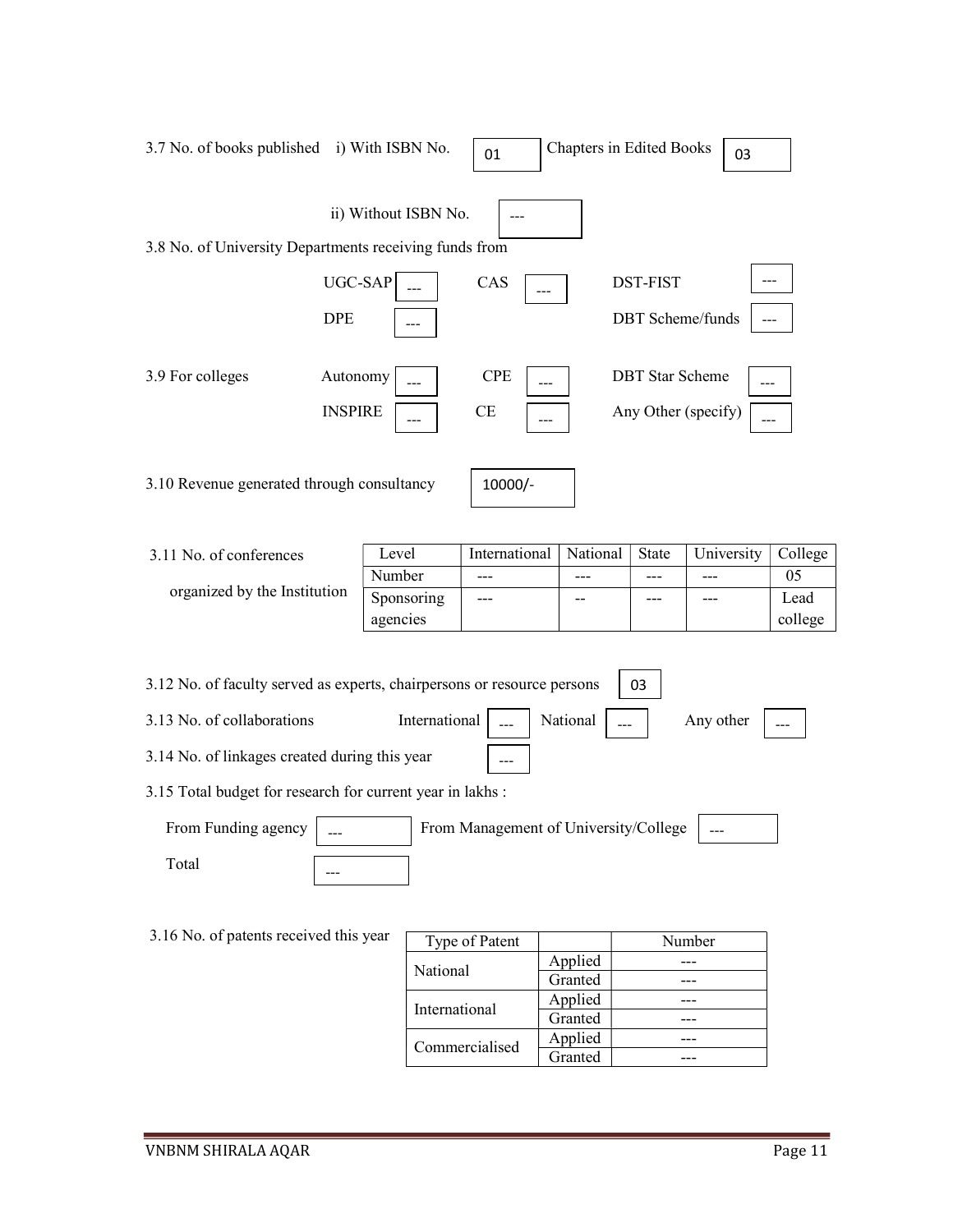3.17 No. of research awards/ recognitions received by faculty and research fellows Of the institute in the year

| Total   International   National   State   University   Dist   College |     |       |  |  |
|------------------------------------------------------------------------|-----|-------|--|--|
| $- - -$                                                                | --- | $---$ |  |  |

- 3.18 No. of faculty from the Institution who are Ph. D. Guides and students registered under them 3.19 No. of Ph.D. awarded by faculty from the Institution 3.20 No. of Research scholars receiving the Fellowships (Newly enrolled + existing ones)  $JRF$   $\begin{array}{|l|}\n\hline\n\end{array}$   $SRF$   $\begin{array}{|l|}\n\hline\n\end{array}$   $\hline\n\end{array}$  Project Fellows  $\begin{array}{|l|}\n\hline\n\end{array}$   $\hline\n\end{array}$  Any other  $\begin{array}{|l|}\n\hline\n\end{array}$ 02 02 ---
- 3.21 No. of students Participated in NSS events:

|                                                  | University level |    | State level         |  |
|--------------------------------------------------|------------------|----|---------------------|--|
|                                                  | National level   |    | International level |  |
|                                                  |                  |    |                     |  |
| 3.22 No. of students participated in NCC events: |                  |    |                     |  |
|                                                  | University level |    | State level         |  |
|                                                  | National level   | -- | International level |  |
| 3.23 No. of Awards won in NSS:                   |                  |    |                     |  |
|                                                  | University level |    | State level         |  |
|                                                  | National level   |    | International level |  |
|                                                  |                  |    |                     |  |
| 3.24 No. of Awards won in NCC:                   |                  |    |                     |  |
|                                                  | University level |    | State level         |  |
|                                                  | National level   |    | International level |  |
|                                                  |                  |    |                     |  |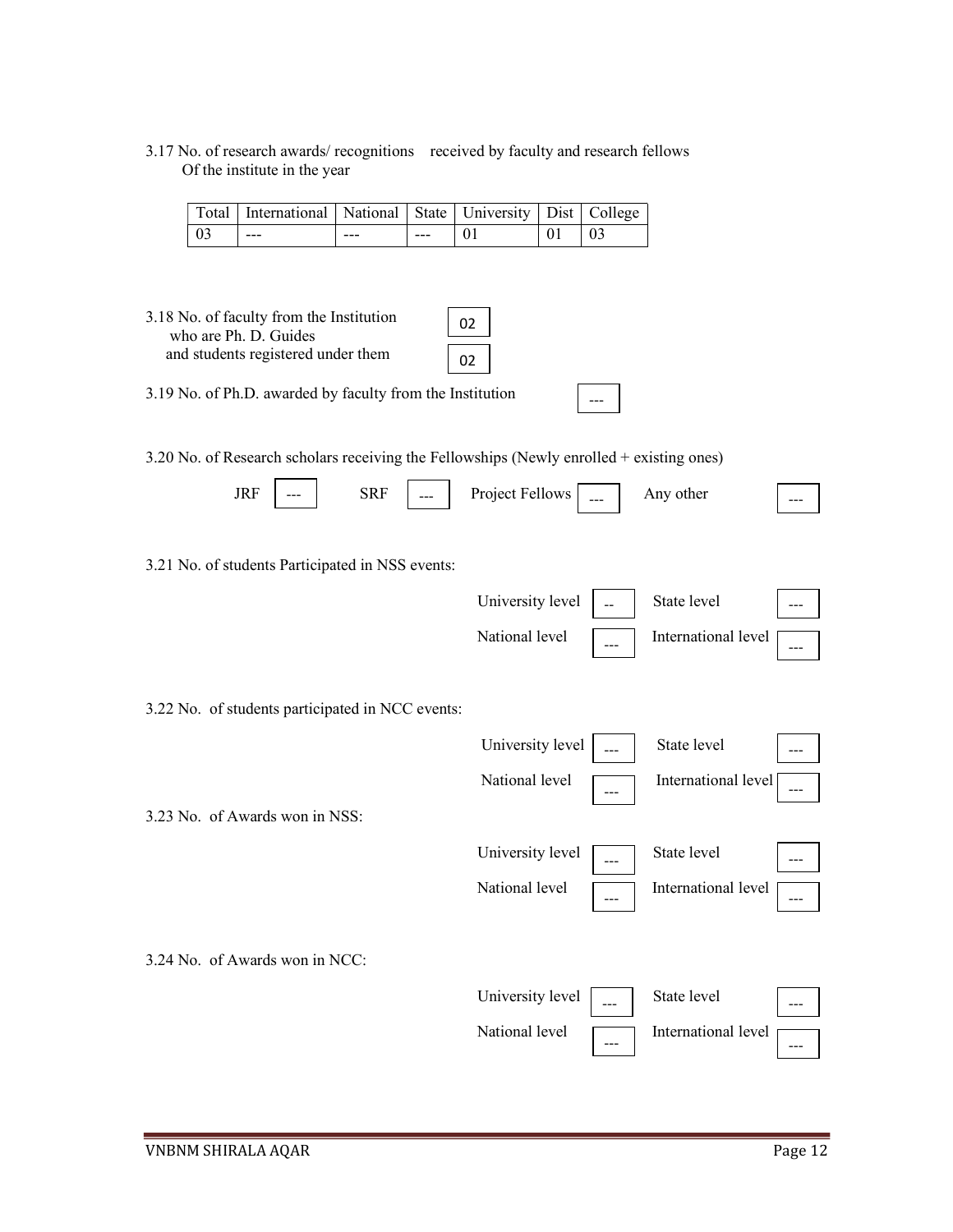3.25 No. of Extension activities organized



3.26 Major Activities during the year in the sphere of extension activities and Institutional Social Responsibility

NSS, cultural, sports and extension departments conducted good number of programmes.

# Criterion – IV

#### 4. Infrastructure and Learning Resources

4.1 Details of increase in infrastructure facilities:

| Facilities                                                                            | Existing        | Newly created | Source of<br>Fund             | Total        |
|---------------------------------------------------------------------------------------|-----------------|---------------|-------------------------------|--------------|
|                                                                                       |                 |               |                               |              |
| Campus area                                                                           | 6.7             |               |                               |              |
| Class rooms                                                                           | 21              |               |                               |              |
| Laboratories                                                                          | 08              |               |                               |              |
| Seminar Halls                                                                         | 00 <sup>°</sup> | 01            | UGC and<br>College            | 01           |
| No. of important equipments purchased $(\geq 1$ -<br>0 lakh) during the current year. | 36              | 10            | College                       | 46           |
| Value of the equipment purchased during the<br>year (Rs. in Lakhs)                    | $4,20,679/$ -   | 1,39,325/-    | College,<br>UGC and<br>alumni | $5,60,004/-$ |
| Others                                                                                |                 |               |                               |              |

#### 4.2 Computerization of administration and library

Most of the administrative activities are carried out using computer and internet. Library is partially computerized.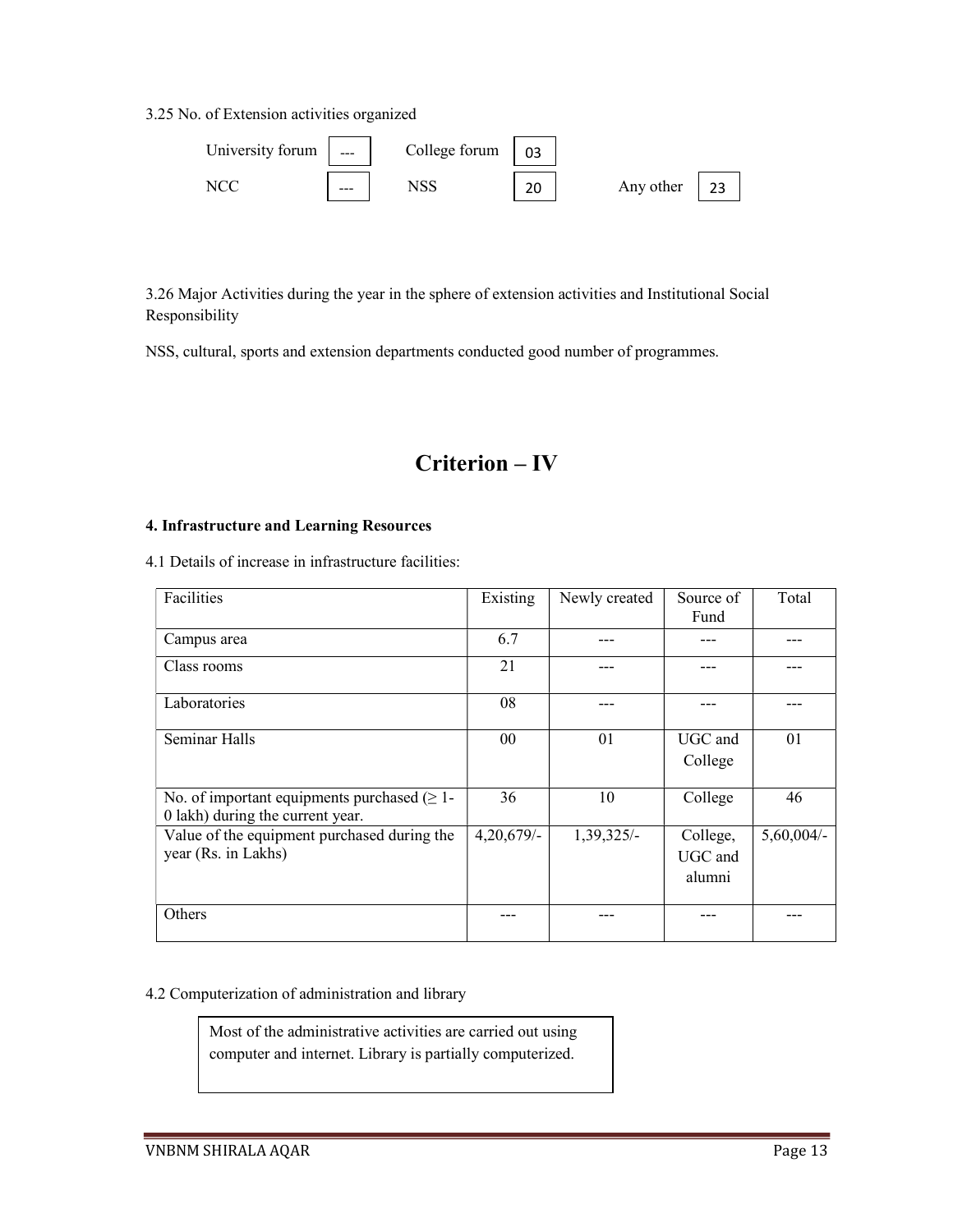#### 4.3 Library services:

|                      | Existing                 |                          | Newly added |       | Total    |        |
|----------------------|--------------------------|--------------------------|-------------|-------|----------|--------|
|                      | No.                      | Value                    | No.         | Value | No.      | Value  |
| <b>Text Books</b>    | 6109                     | 719748                   | 293         | 21106 | 6402     | 740854 |
| Reference Books      | 18429                    | 784231                   | 36          | 10437 | 18465    | 794668 |
| e-Books              | $97000-N$                | $\overline{\phantom{0}}$ | 97000-N     |       | 97000-N  |        |
|                      | list                     |                          | list        |       | list     |        |
| Journals             | 30                       | 9690                     | 25          | 12820 | 25       | 12820  |
| e-Journals           | $6000-N$                 | $\overline{\phantom{0}}$ | $6000-N$    |       | $6000-N$ |        |
|                      | list                     |                          | list        |       | list     |        |
| Digital Database     | ۰                        |                          |             |       |          |        |
| CD & Video           | 55                       | 9994                     |             |       | 55       | 9994   |
| Others (Periodicals) | $\overline{\phantom{0}}$ |                          |             |       |          |        |

#### 4.4 Technology up gradation (overall)

|          | Total<br>Computers | Computer<br>Labs | Internet | <b>Browsing</b><br>Centres | Computer<br>Centres | Office | Depart<br>-ments | Others |
|----------|--------------------|------------------|----------|----------------------------|---------------------|--------|------------------|--------|
| Existing | 30                 | 01               | 10       | 02                         | 01                  | 01     | 08               | --     |
| Added    | $- -$              | $- -$            | $- -$    | $- -$                      |                     |        |                  |        |
| Total    | 30                 | 01               | 10       | 02                         | 01                  | 01     | 08               |        |

4.5 Computer, Internet access, training to teachers and students and any other programme for technology upgradation (Networking, e-Governance etc.)

Teachers are encouraged to attend computer training programme. The students are motivated to make use of internet. For administrative staff workshops on ICT are organized and they are also sent for said training workshop.

4.6 Amount spent on maintenance in lakhs :

 i) ICT ii) Campus Infrastructure and facilities iii) Equipments iv) Others Total : Rs.0.22 Rs.46.81 Rs.1.39 Rs.6.22 Rs.54.45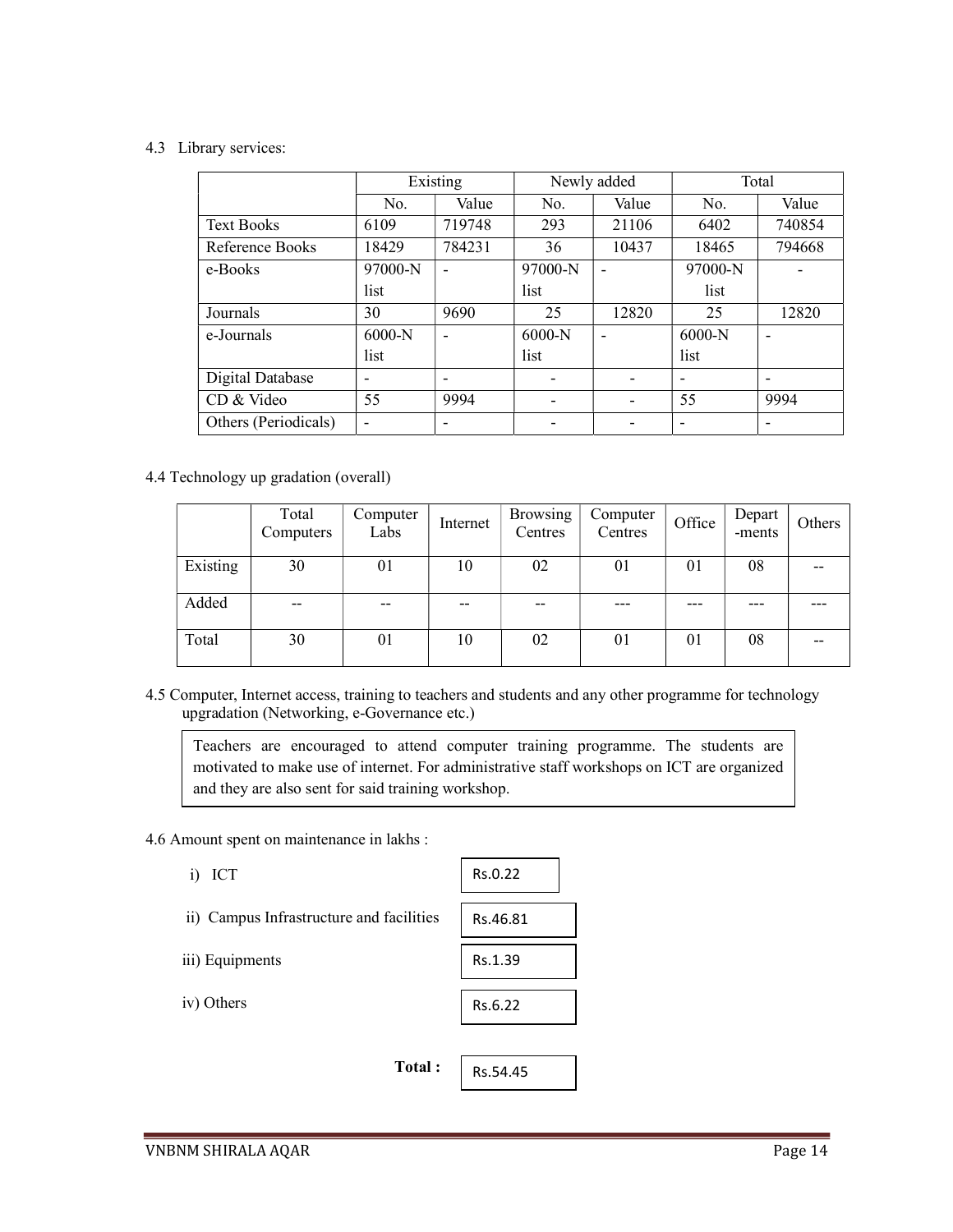## Criterion – V

#### 5. Student Support and Progression

5.1 Contribution of IQAC in enhancing awareness about Student Support Services

IQAC intimates and looks after implementation the students support programme and services rendered regularly.

#### 5.2 Efforts made by the institution for tracking the progression

Institution seriously monitor and motivates to follow the development plan prepare by IQAC.

| 5.3 (a) Total Number of students |     |      | $\mid$ UG $\mid$ PG $\mid$ Ph. D. $\mid$ Others |       |
|----------------------------------|-----|------|-------------------------------------------------|-------|
|                                  | 829 | ---- | .                                               | $---$ |

- (b) No. of students outside the state
- (c) No. of international students

| -<br>- |  |
|--------|--|
|        |  |
|        |  |
|        |  |

---

| Men | No  | $\frac{0}{0}$ | YY Y<br>W omen | N<br>ιU | $\frac{0}{0}$ |  |
|-----|-----|---------------|----------------|---------|---------------|--|
|     | 460 | 55.48%        |                | 369     | 4.52%<br>44   |  |

| Last Year |    |  |    | This Year                                                                     |     |     |    |  |  |            |       |
|-----------|----|--|----|-------------------------------------------------------------------------------|-----|-----|----|--|--|------------|-------|
|           |    |  |    | General SC ST OBC Physically Total General SC ST OBC Physically<br>Challenged |     |     |    |  |  | Challenged | Total |
| 670       | 48 |  | 09 | 02                                                                            | 829 | 794 | 52 |  |  |            | 925   |

Demand ratio 1:3 Dropout % - 0.85%

5.4 Details of student support mechanism for coaching for competitive examinations (If any)

The centre for competitive examination is run effectively. The experts are invited for counselling and coaching.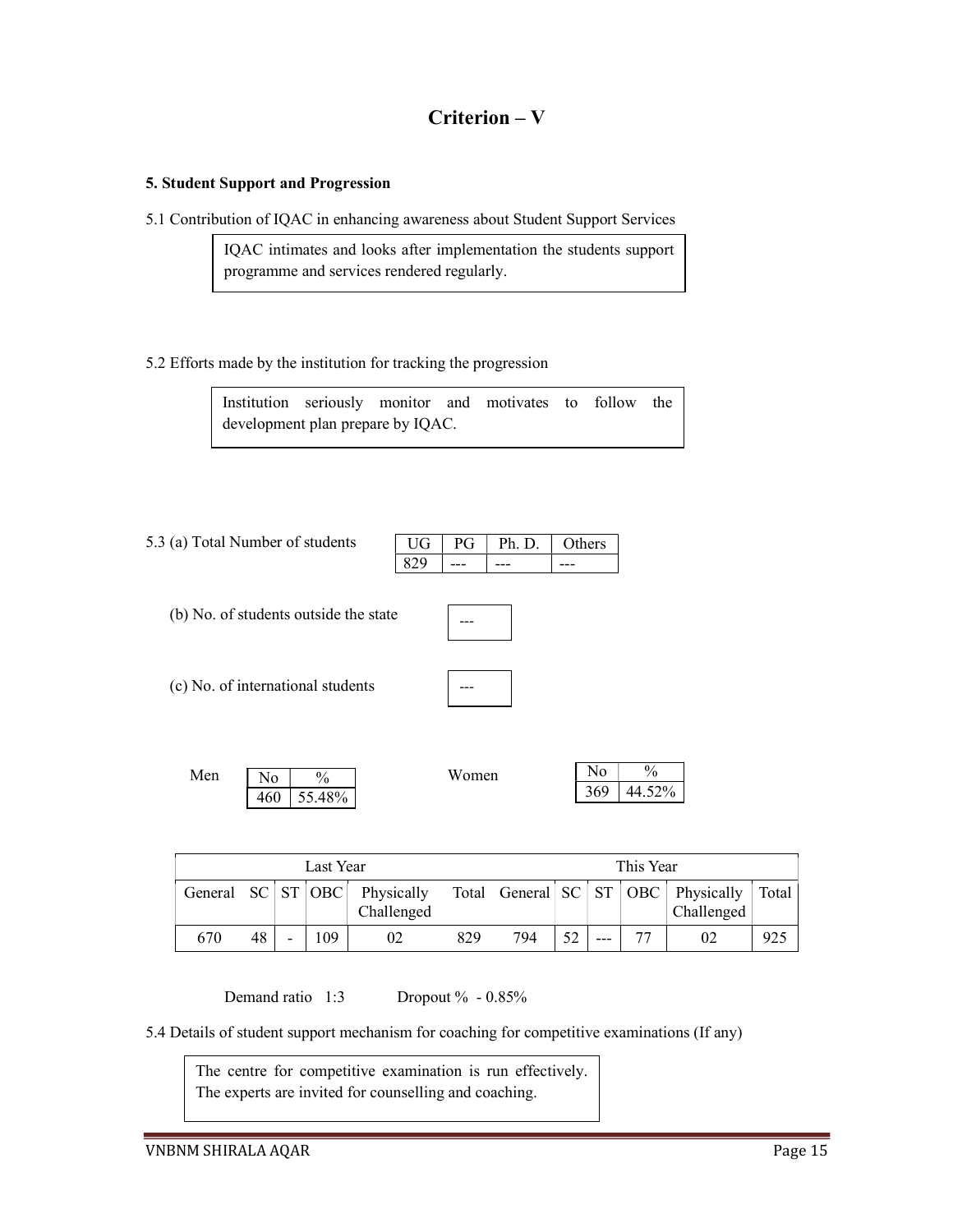5.5 No. of students qualified in these examinations



5.6 Details of student counselling and career guidance



No. of students benefitted



#### 5.7 Details of campus placement

|                                       | <b>Off Campus</b>                  |                                     |                           |
|---------------------------------------|------------------------------------|-------------------------------------|---------------------------|
| Number of<br>Organizations<br>Visited | Number of Students<br>Participated | Number of<br><b>Students Placed</b> | Number of Students Placed |
| 39                                    | 108                                |                                     | 37                        |

#### 5.8 Details of gender sensitization programmes

The Mahila manch specifically looks after gender sensitization issues. Through cultural and extension activities the programme related to gender issues are organized.

#### 5.9 Students Activities

5.9.1 No. of students participated in Sports, Games and other events

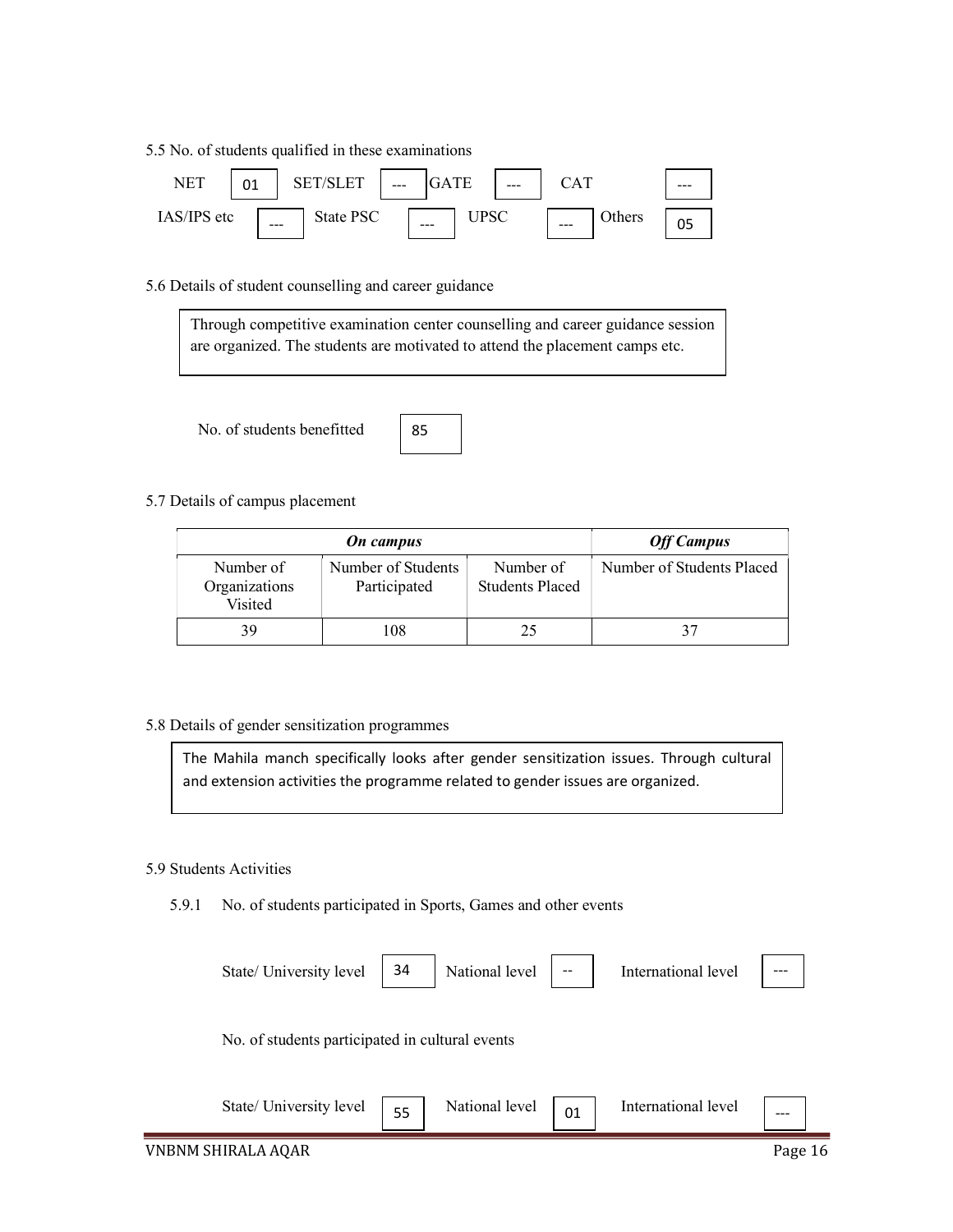#### 5.9.2 No. of medals /awards won by students in Sports, Games and other events

| Sports : State/University level $\begin{bmatrix} 0 & 2 \end{bmatrix}$ | National level $\vert$ __ | International level |  |
|-----------------------------------------------------------------------|---------------------------|---------------------|--|
| Cultural: State/ University level   02   National level   ---         |                           | International level |  |

#### 5.10 Scholarships and Financial Support

 $5.11$ 

|       |                                                                          |     | Number of<br>students |     | Amount |                     |  |
|-------|--------------------------------------------------------------------------|-----|-----------------------|-----|--------|---------------------|--|
|       | Financial support from institution                                       |     |                       |     |        |                     |  |
|       | Financial support from government                                        |     |                       | 749 |        | 266422              |  |
|       | Financial support from other sources<br>(State award - Jagar Janivancha) |     |                       | 05  |        | 60000               |  |
|       | of<br><b>Number</b><br>students<br>International/National recognitions   | who | received              |     |        |                     |  |
| 5.11  | Student organised / initiatives                                          |     |                       |     |        |                     |  |
| Fairs | : State/ University level                                                | 02  | National level        |     |        | International level |  |
|       | Exhibition: State/ University level                                      | 02  | National level        |     |        | International level |  |

5.12 No. of social initiatives undertaken by the students

5.13 Major grievances of students (if any) redressed: No grievances.

## Criterion – VI

43

#### 6. Governance, Leadership and Management

6.1 State the Vision and Mission of the institution

To attain ultimately balanced and integrated development of students' personality. To inculcate the sense of social awareness and patriotism among the students.

#### 6.2 Does the Institution has a management Information System

Yes, the institution has official management information system. The local management committee discusses the issues concerned. The principal acts as a liaison between management and the college.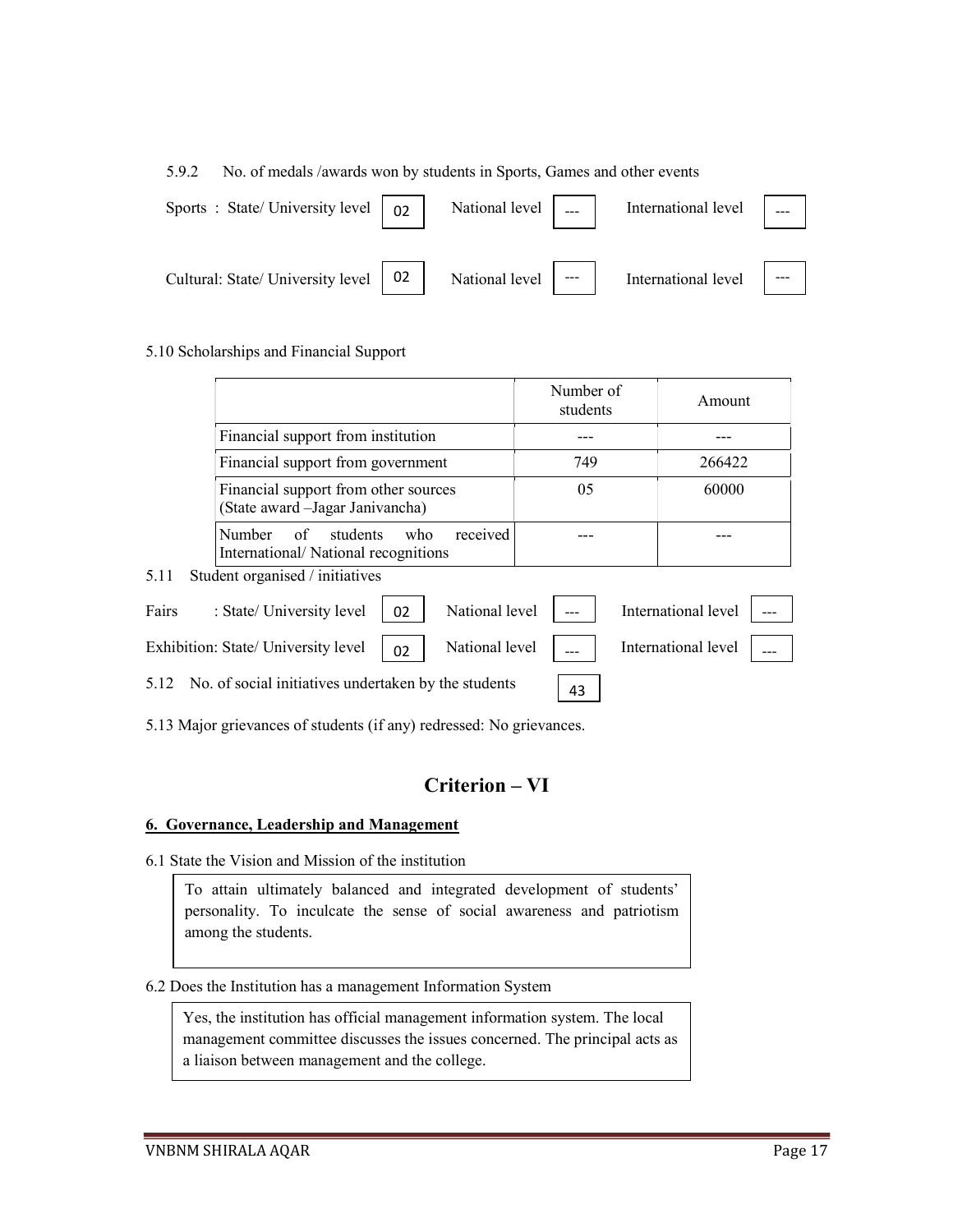- 6.3 Quality improvement strategies adopted by the institution for each of the following:
	- 6.3.1 Curriculum Development

College sincerely implements the curriculum prescribed by the affiliating university.

6.3.2 Teaching and Learning

The teachers are encouraged to make use of ICT in teaching. The students are motivated to go for internet access.

6.3.3 Examination and Evaluation

The university examination and evaluation is conducted seriously in healthy and sound atmosphere.

6.3.4 Research and Development

The teacher are encouraged and insisted for their active involvement in research activity. The students are also introduced to research culture by making them work on research projects.

6.3.5 Library, ICT and physical infrastructure / instrumentation

New books, study materials and ICT equipment are regularly added to the library. Laboratories and classroom are being gradually equipped by adequate facilities.

6.3.6 Human Resource Management

The potential of teachers, students and all the stakeholders is utilised for overall development of the institution and the society.

6.3.7 Faculty and Staff recruitment

The recruitment of faculty and staff is done strictly following the rules and regulations of the government and affiliating university.

6.3.8 Industry Interaction / Collaboration

The college tries to established informal interaction and collaboration with nearby industrial units.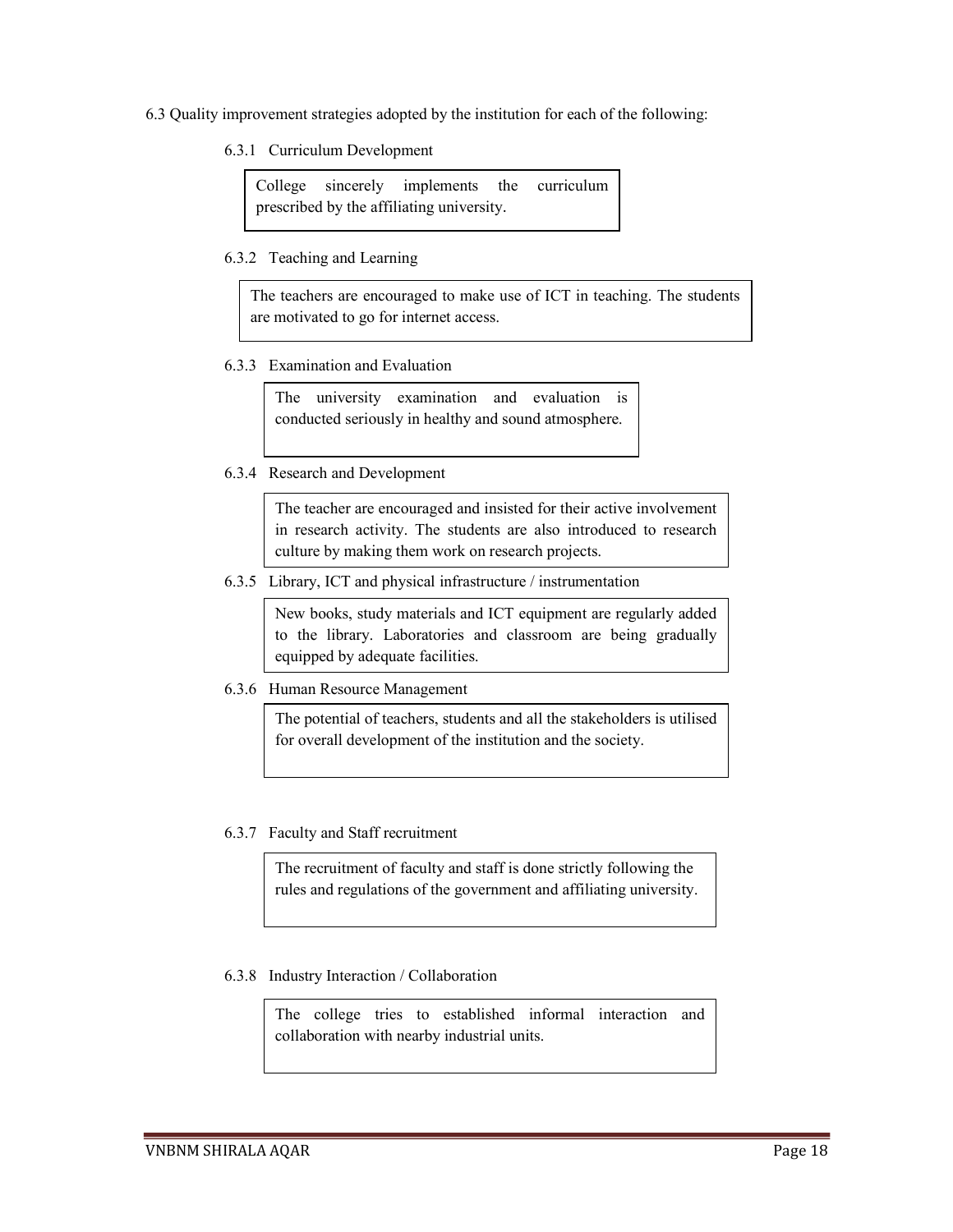#### 6.3.9 Admission of Students

The process of admission is practiced strictly following the rules of government and university.

| 6.4 Welfare schemes for                          | Teaching     | Yes                       |  |
|--------------------------------------------------|--------------|---------------------------|--|
|                                                  | Non teaching | Yes                       |  |
|                                                  | Students     | Yes                       |  |
| 6.5 Total corpus fund generated                  | Rs. 10000/-  |                           |  |
| 6.6 Whether annual financial audit has been done |              | $\checkmark$<br>Yes<br>No |  |

6.7 Whether Academic and Administrative Audit (AAA) has been done?

| Audit Type     | External |                    | Internal |                |
|----------------|----------|--------------------|----------|----------------|
|                | Yes/No   | Agency             | Yes/No   | Authority      |
| Academic       | Yes      | NAAC.              |          |                |
| Administrative | Yes      | Patil & associates | Yes      | Joint Director |

6.8 Does the University/ Autonomous College declares results within 30 days?

For UG Programmes  $Yes \mid \checkmark$  No

| For PG Programmes | Y es - | --- | $\mathbf{N}$ |
|-------------------|--------|-----|--------------|
|-------------------|--------|-----|--------------|

 $\overline{\phantom{0}}$   $\overline{\phantom{0}}$   $\overline{\phantom{0}}$  No

 $\checkmark$ 

6.9 What efforts are made by the University/ Autonomous College for Examination Reforms?

 The university undertakes the exam reformation in accordance with the curriculum pattern opted.

6.10 What efforts are made by the University to promote autonomy in the affiliated/constituent colleges?

University motivates to implement the qualitative programmes in the college.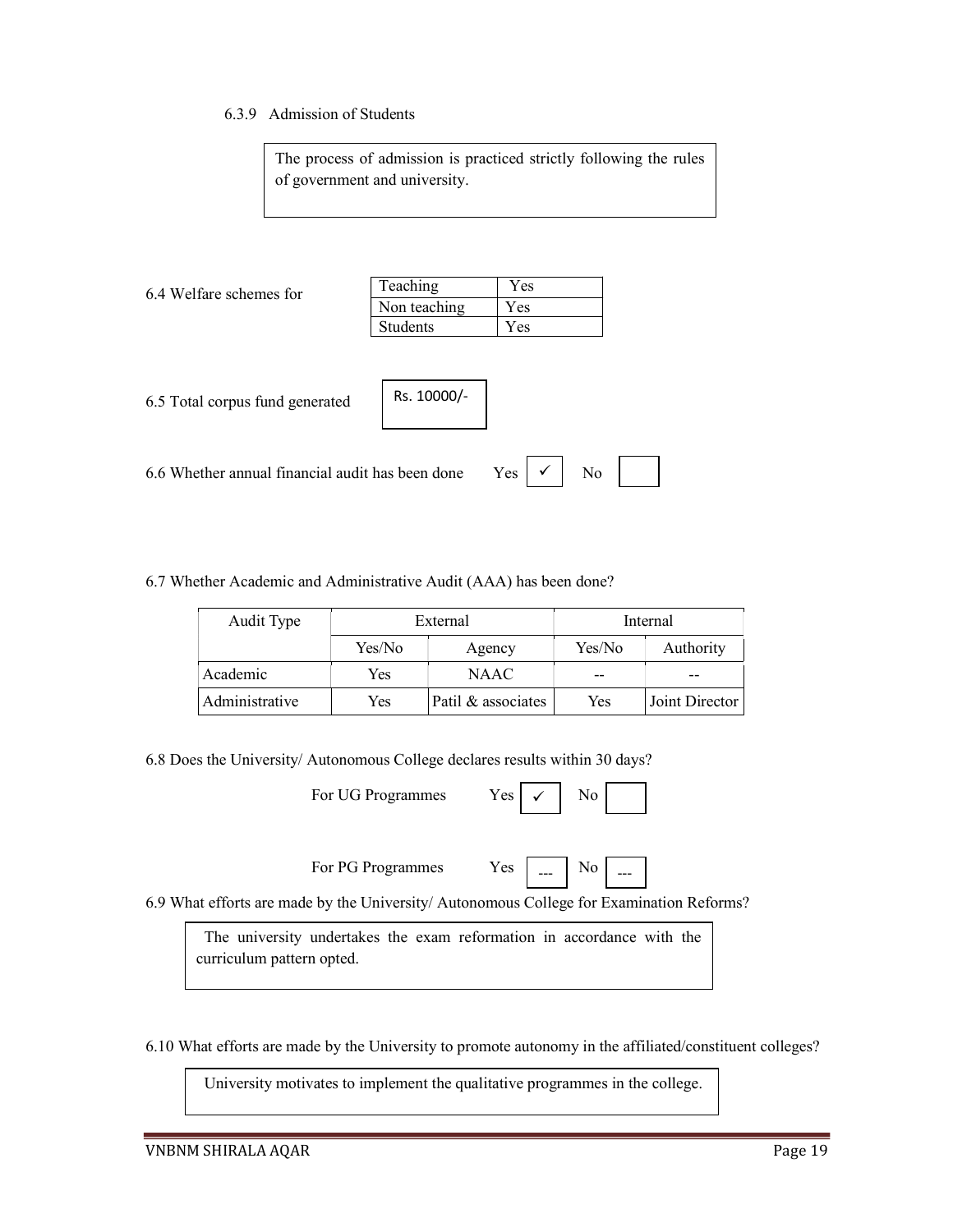6.11 Activities and support from the Alumni Association

 Alumni association has regular annual gathering. The association suggest various development programmes. It also extends financial help.

6.12 Activities and support from the Parent – Teacher Association

 The parent meetings are organized. The feedbacks from the parents are taken. Their suggestion regarding qualitative programme are seriously considered.

6.13 Development programmes for support staff

Training workshops are organized for support staff.

6.14 Initiatives taken by the institution to make the campus eco-friendly

Plantation programmes and lectures on environment protection are organized.

### Criterion – VII

#### 7. Innovations and Best Practices

- 7.1 Innovations introduced during this academic year which have created a positive impact on the functioning of the institution. Give details.
	- 1) Providing adequate infrastructure
	- 2) Strengthening the competitive exam center.
	- 3) Motivated students to participate in extension and cultural activities
- 7.2 Provide the Action Taken Report (ATR) based on the plan of action decided upon at the beginning of the year
	- 1) IQAC meetings held periodically.
	- 2) The programmes suggested are carried out remarkably.
	- 3) Teaching learning, evaluation, cultural and extension activities did as per the plan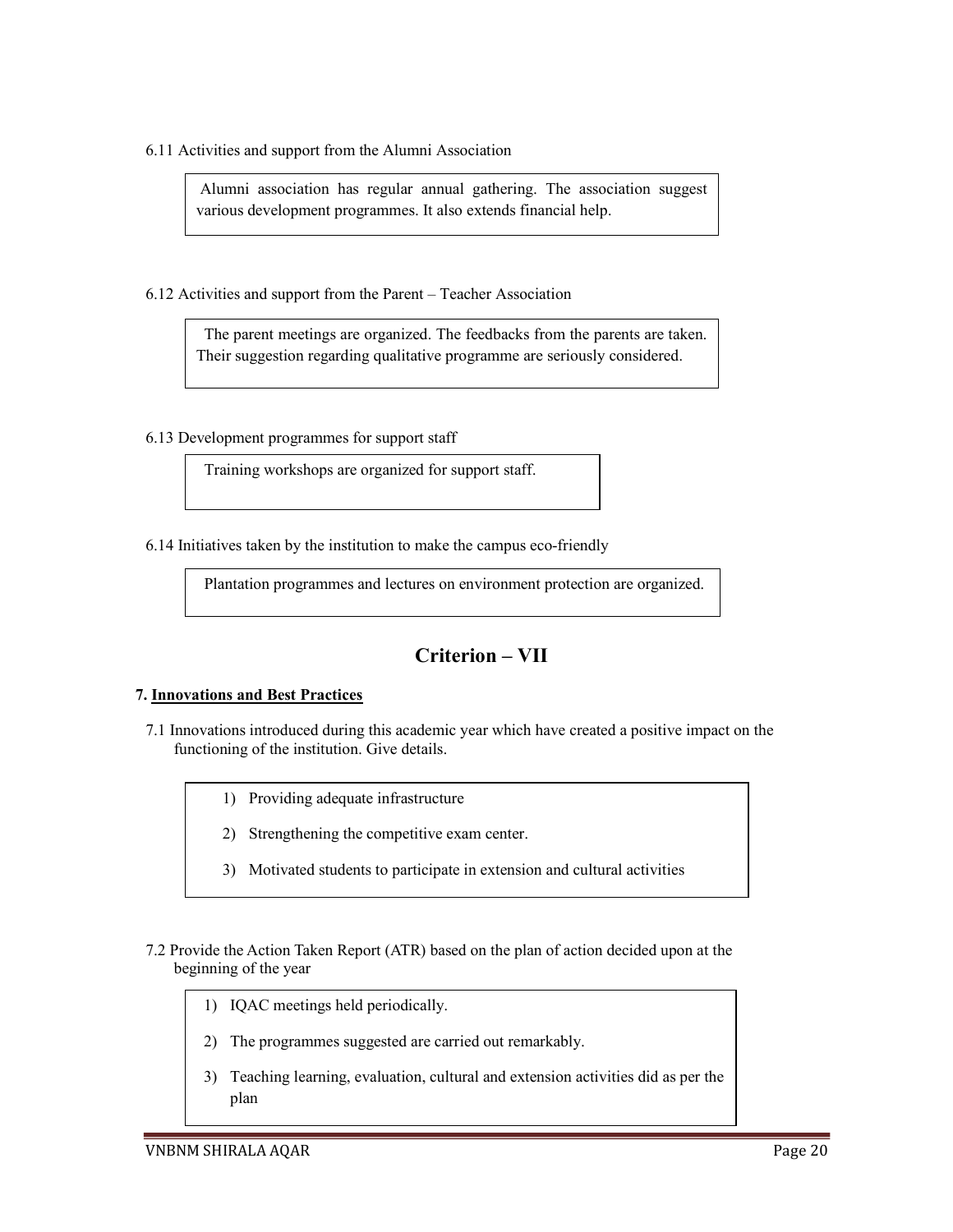7.3 Give two Best Practices of the institution (please see the format in the NAAC Self-study Manuals)

- 1) The functioning of competitive exam and skill based certificate courses.
- 2) Extension activities undertaken by NSS, ANIS, Vivekvahini and Samajwadi Prabodhini.

7.4 Contribution to environmental awareness / protection

- 1) Plantation and nourishment of the trees.
- 2) Pro- environment programmes organized on and off the campus.

7.5 Whether environmental audit was conducted? Yes

7.6 Any other relevant information the institution wishes to add. (for example SWOT Analysis)

| Strength:           |                                       |                                                                                       |  |  |  |  |
|---------------------|---------------------------------------|---------------------------------------------------------------------------------------|--|--|--|--|
|                     | 1) Self-financed certificate courses. |                                                                                       |  |  |  |  |
|                     |                                       | 2) Effective competitive exam centre.                                                 |  |  |  |  |
|                     |                                       | 3) Functioning of extension forums.                                                   |  |  |  |  |
|                     |                                       | 4) Able teaching faculties and sincere students.                                      |  |  |  |  |
|                     |                                       |                                                                                       |  |  |  |  |
| <b>Weakness:</b>    |                                       |                                                                                       |  |  |  |  |
|                     | $\left( \right)$                      | Inadequate infrastructure                                                             |  |  |  |  |
|                     | 2)                                    | Technical problems on the part of government and university<br>regarding recruitment. |  |  |  |  |
| <b>Opportunity:</b> |                                       |                                                                                       |  |  |  |  |
|                     | $\left( \right)$                      | Bringing rural students in the main stream of education.                              |  |  |  |  |
|                     | 2)                                    | Making our student financial, socially and academically able and<br>self-reliant.     |  |  |  |  |
| Threat:             |                                       |                                                                                       |  |  |  |  |
|                     | 1)                                    | To meet financial needs in endeavour of fulfilling the requirement.                   |  |  |  |  |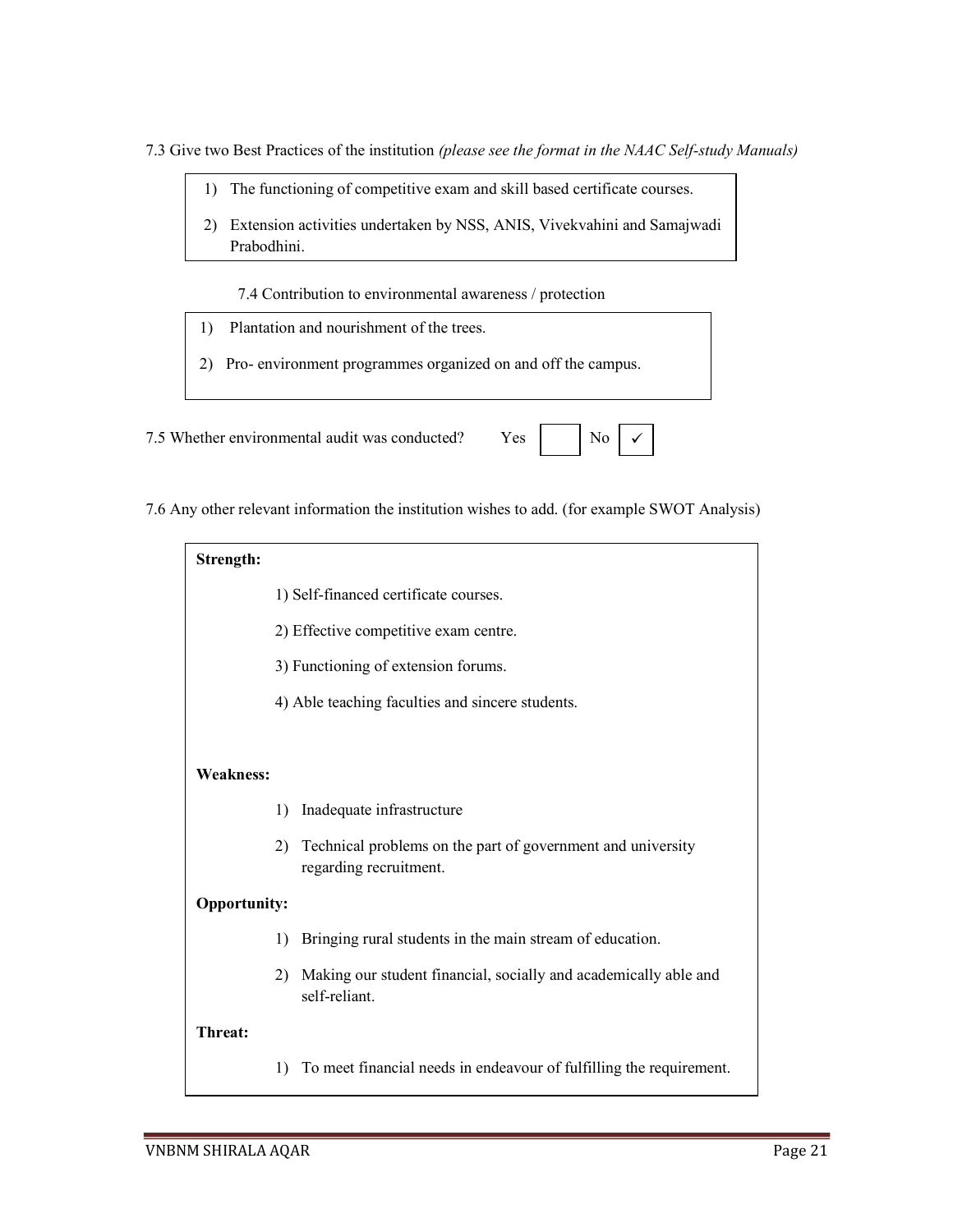#### 8. Plans of institution for next year

Providing extra facilities to learners.

Complete computerization.

Providing maximum infrastructure for teaching and learning.

Greenery campus with environmental awareness.

STWAT

Name: Dr. D. Y. Jamadar Name: Prin. Dr. U. S. Patil



Signature of the Coordinator, IQAC Signature of the Chairperson, IQAC

 $***$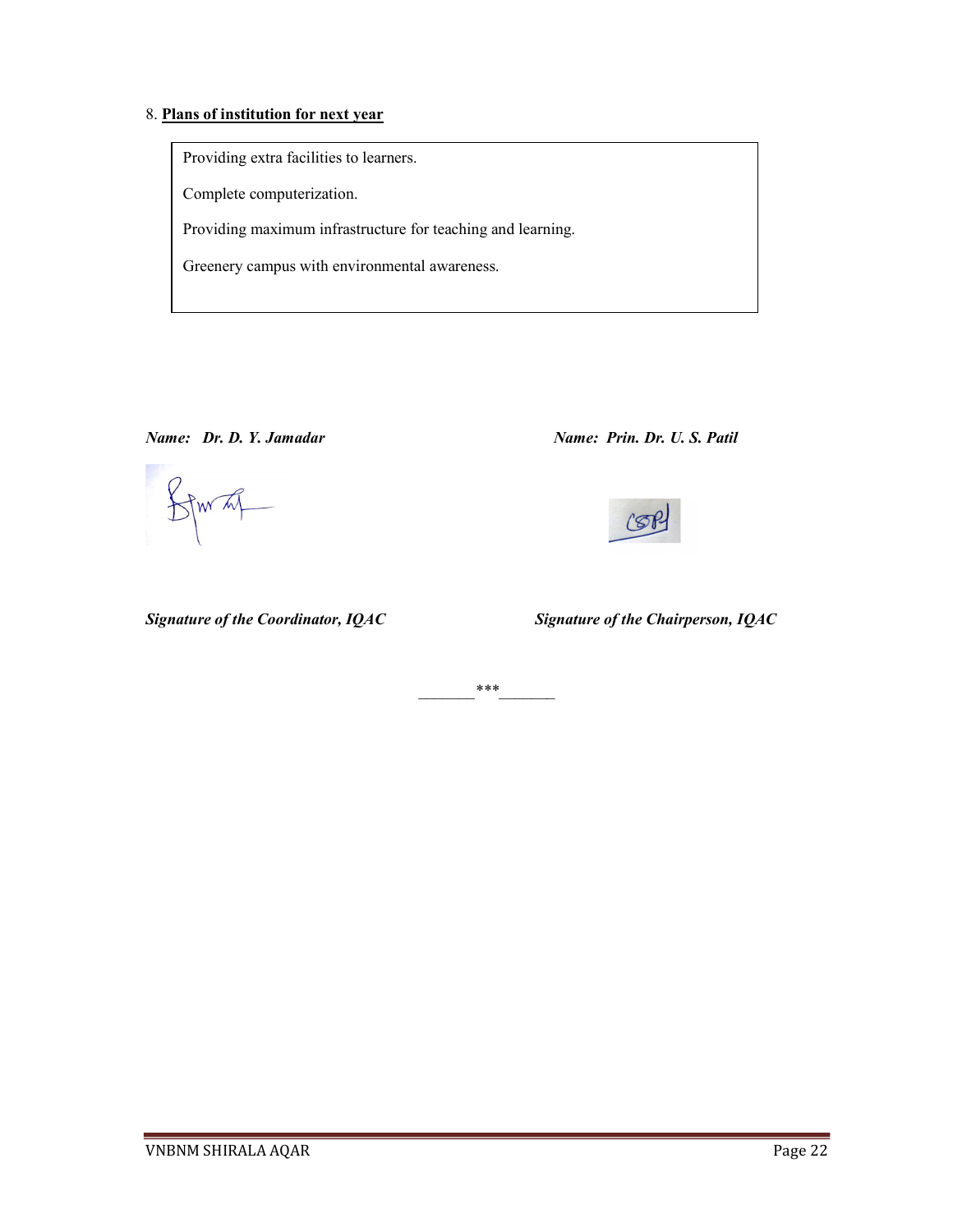### Anexure-1

Vishwasrao Naik Arts, Commerce and Baba Naik Science Mahavidyalaya, Shirala.

| <b>Internal Quality Assurance Cell (IQAC)</b> |  |
|-----------------------------------------------|--|
| <b>Academic Calendar 2014-2015</b>            |  |

| Sr. No.                 | <b>Month</b>      | <b>Activities/</b> items                                                          |
|-------------------------|-------------------|-----------------------------------------------------------------------------------|
| 1                       | <b>June, 2014</b> | <b>College Reopens</b>                                                            |
|                         |                   | <b>Staff Meeting with Principal</b>                                               |
|                         |                   | <b>Admissions</b>                                                                 |
|                         |                   | <b>Preparation of Time Table</b>                                                  |
|                         |                   | IQAC $(1st meeting)$                                                              |
|                         |                   | <b>Departmental Meeting</b>                                                       |
| $\overline{2}$          | <b>July, 2014</b> | <b>Staring of Teaching and Learning</b>                                           |
|                         |                   | <b>Address of the Principal</b>                                                   |
|                         |                   | Inauguration of various Activities: NSS, Cultural, Literary<br><b>Association</b> |
|                         |                   | <b>Meeting of Local Management Committee (LMC)</b>                                |
| $\mathbf{3}$            | August, 2014      | <b>Independence Day</b>                                                           |
|                         |                   | <b>Formation of student Council</b>                                               |
| $\overline{\mathbf{4}}$ | September, 2014   | <b>Teachers Day</b>                                                               |
|                         |                   | <b>Hindi Divas (Day)</b>                                                          |
|                         |                   | Death Anniversary of Late Vishwasrao Naik (Bhau)                                  |
| 5                       | October, 2014     | <b>Celebration of Gandhi Jayanti</b>                                              |
|                         |                   | Celebration of Birth Anniversary of Late Vasantrao Naik<br>(Baba)                 |
|                         |                   | <b>IQAC</b> (II meeting)                                                          |
|                         |                   | <b>University Examination</b>                                                     |
|                         |                   | <b>Term End</b>                                                                   |
|                         |                   | <b>NSS Camp (University Level)</b>                                                |
|                         |                   |                                                                                   |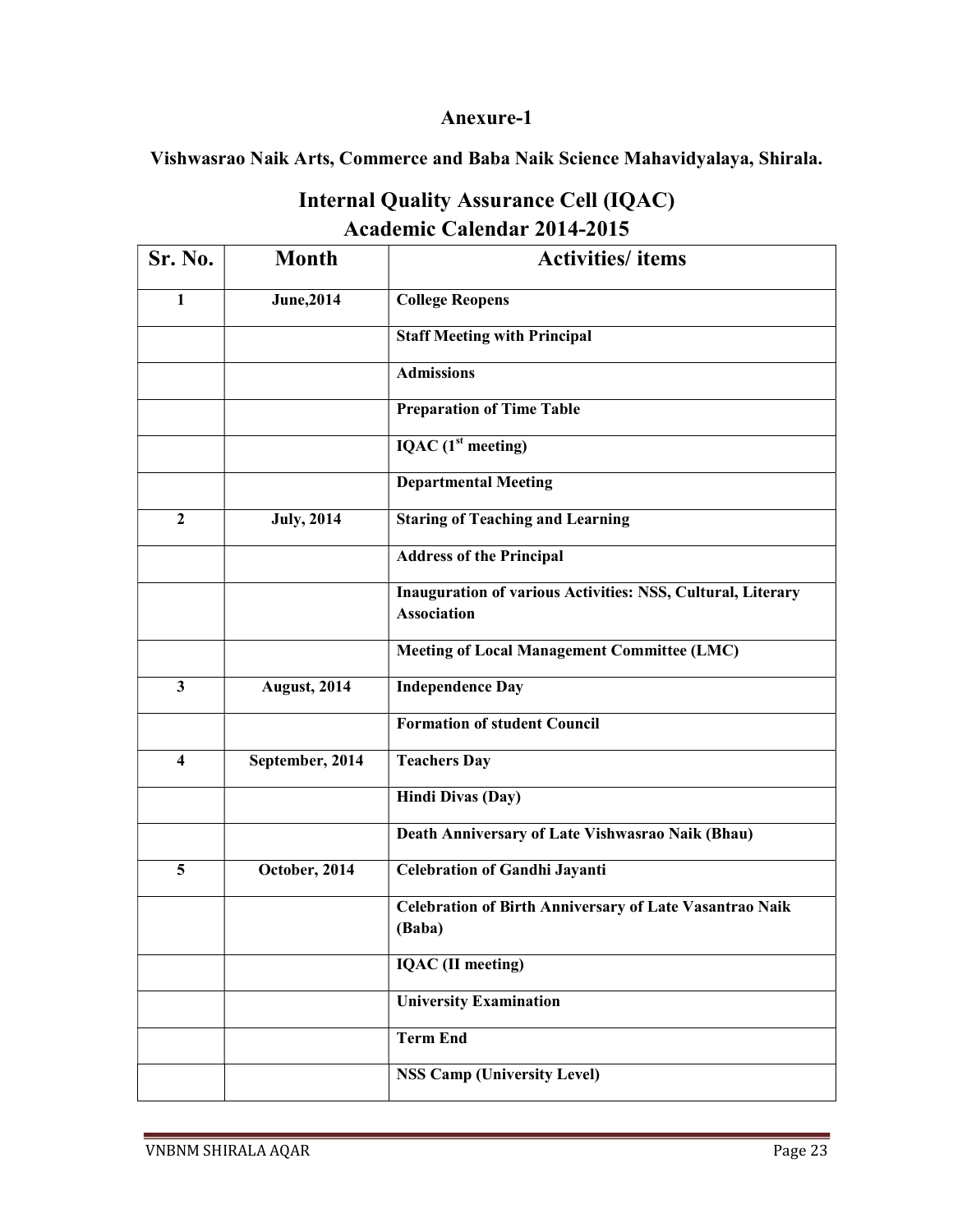| $\overline{6}$ | November, 2014      | <b>College Restarts (for second semester)</b>                  |
|----------------|---------------------|----------------------------------------------------------------|
|                |                     | <b>IQAC Activities: Fro Students, Faculty and Non Teaching</b> |
|                |                     | <b>Various Departmental Activities/ programmes</b>             |
| $\overline{7}$ | December, 2014      | <b>Educational Tours</b>                                       |
|                |                     | <b>IQAC</b> Activities                                         |
|                |                     | <b>Lead College Activities</b>                                 |
| 8              | January, 2015       | <b>Annual Social Gathering</b>                                 |
|                |                     | <b>Traditional Day</b>                                         |
|                |                     | <b>Celebration of 26th January</b>                             |
|                |                     | IQAC meeting $(3rd meeting)$                                   |
| 9              | February, 2015      | <b>National Science Day</b>                                    |
|                |                     | 12 <sup>th</sup> Std. Exams                                    |
|                |                     | <b>Review of Syllabus</b>                                      |
|                |                     | <b>Visit of NAAC committee</b>                                 |
| 10             | <b>March</b> , 2015 | <b>University Examination (2<sup>nd</sup> Semester)</b>        |
|                |                     | Farewell function of B.A./B.Com./B.Sc. III classes             |
|                |                     | <b>Local management meeting</b>                                |
| 11             | <b>April, 2015</b>  | <b>Review of Research Activities</b>                           |
|                |                     | <b>Examination Work (assessment and Moderation) by Faculty</b> |
|                |                     | <b>Staff Meeting with Principal</b>                            |
|                |                     | <b>IQAC Meeting (4<sup>th</sup> Meeting)</b>                   |
| 12             | May, 2015           | 1st May, Maharashtra Day Celebration                           |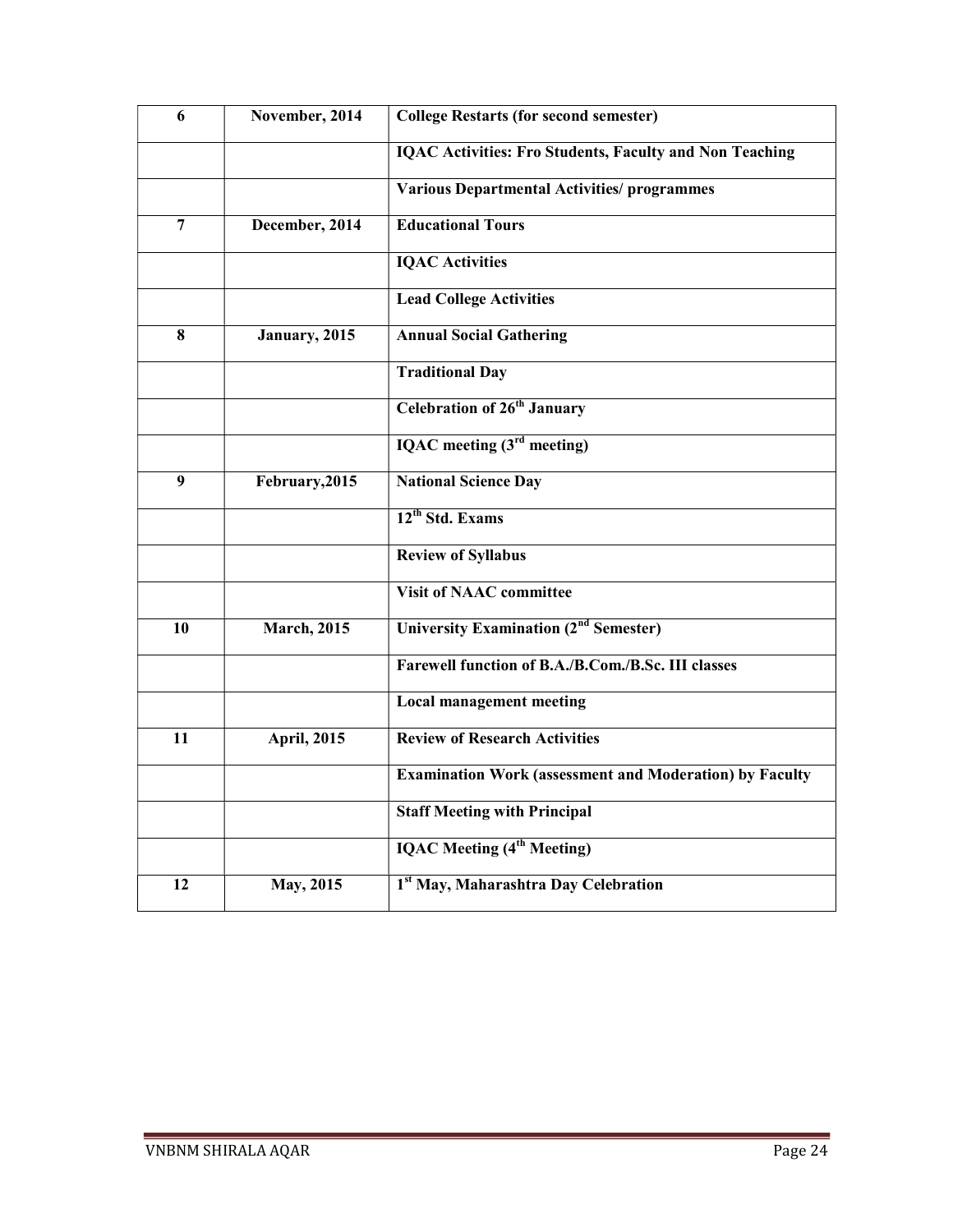### Anexure-2

### P.P, SWAMI VIVIKANAND SEVASHRAM SANSTHS SHIRALA'S

## Vishwasrao Naik Arts, Commerce and Baba Naik Science Mahavidyalaya, Shirala.

|     | <u>Alialysis Repoll</u>                                 |       |             |      |                     |                       |  |  |  |  |
|-----|---------------------------------------------------------|-------|-------------|------|---------------------|-----------------------|--|--|--|--|
| Sr. | <b>Name</b>                                             |       | <b>Very</b> | Good | <b>Satisfactory</b> | <b>Unsatisfactory</b> |  |  |  |  |
| No. |                                                         |       | Good        |      |                     |                       |  |  |  |  |
|     |                                                         |       |             |      |                     |                       |  |  |  |  |
|     | Dr. D. R. Pawar                                         | Arts. | 96          | 04   |                     |                       |  |  |  |  |
|     |                                                         |       | 50          | 20   | 30                  |                       |  |  |  |  |
|     |                                                         | Comm. |             |      |                     |                       |  |  |  |  |
|     | Smt. S. D. Naik                                         |       | 80          | 20   |                     |                       |  |  |  |  |
|     |                                                         |       |             |      |                     |                       |  |  |  |  |
|     | Smt. Dr. S. K. Chavan                                   |       | 90          | 10   |                     |                       |  |  |  |  |
|     |                                                         |       |             |      |                     |                       |  |  |  |  |
|     | Mr. V. D. Mandale                                       | Arts. | 80          | 18   | 02                  |                       |  |  |  |  |
|     |                                                         | Comm. | 91          | 09   |                     |                       |  |  |  |  |
|     |                                                         |       |             |      |                     |                       |  |  |  |  |
|     | Mr. A. K. Kate                                          |       | 75          | 25   |                     |                       |  |  |  |  |
|     |                                                         |       |             |      |                     |                       |  |  |  |  |
|     | Mr. R. S. Mane                                          | Arts. | 80          | 20   |                     |                       |  |  |  |  |
|     |                                                         |       |             |      |                     |                       |  |  |  |  |
|     |                                                         | Comm. | 60          | 20   | 20                  | -                     |  |  |  |  |
|     | Dr. D. Y. Jamadar                                       |       | 85          | 15   |                     |                       |  |  |  |  |
|     | Dr. M. N. Salve<br>Dr. V. D. Rathod<br>Mr. K. R. Gawade |       |             |      |                     |                       |  |  |  |  |
|     |                                                         |       | 70          | 30   |                     |                       |  |  |  |  |
|     |                                                         |       |             |      |                     |                       |  |  |  |  |
|     |                                                         |       | 75          | 25   |                     |                       |  |  |  |  |
|     |                                                         |       | 85          | 15   |                     |                       |  |  |  |  |
|     |                                                         |       |             |      |                     |                       |  |  |  |  |
|     | Mr. S. M. Deshmukh                                      |       | 86          | 14   |                     |                       |  |  |  |  |
|     |                                                         |       |             |      |                     |                       |  |  |  |  |
|     | Mr. H. R. Sawant                                        |       | 75          | 25   | -                   | -                     |  |  |  |  |
|     | Mr. R. H. Mane<br>Mr. S. S. Gholaph                     |       |             |      |                     |                       |  |  |  |  |
|     |                                                         |       | 80          | 20   |                     |                       |  |  |  |  |
|     |                                                         |       | 70          | 30   |                     |                       |  |  |  |  |
|     |                                                         |       |             |      |                     |                       |  |  |  |  |
|     | Mr. C. K. Dongale                                       |       | 70          | 30   | -                   | -                     |  |  |  |  |
|     |                                                         |       |             |      |                     |                       |  |  |  |  |
|     | Mr. D. P. Hiwarale                                      |       | 90          | 10   |                     |                       |  |  |  |  |
|     |                                                         |       |             |      |                     |                       |  |  |  |  |

#### Feedback form for Teachers Analysis Report